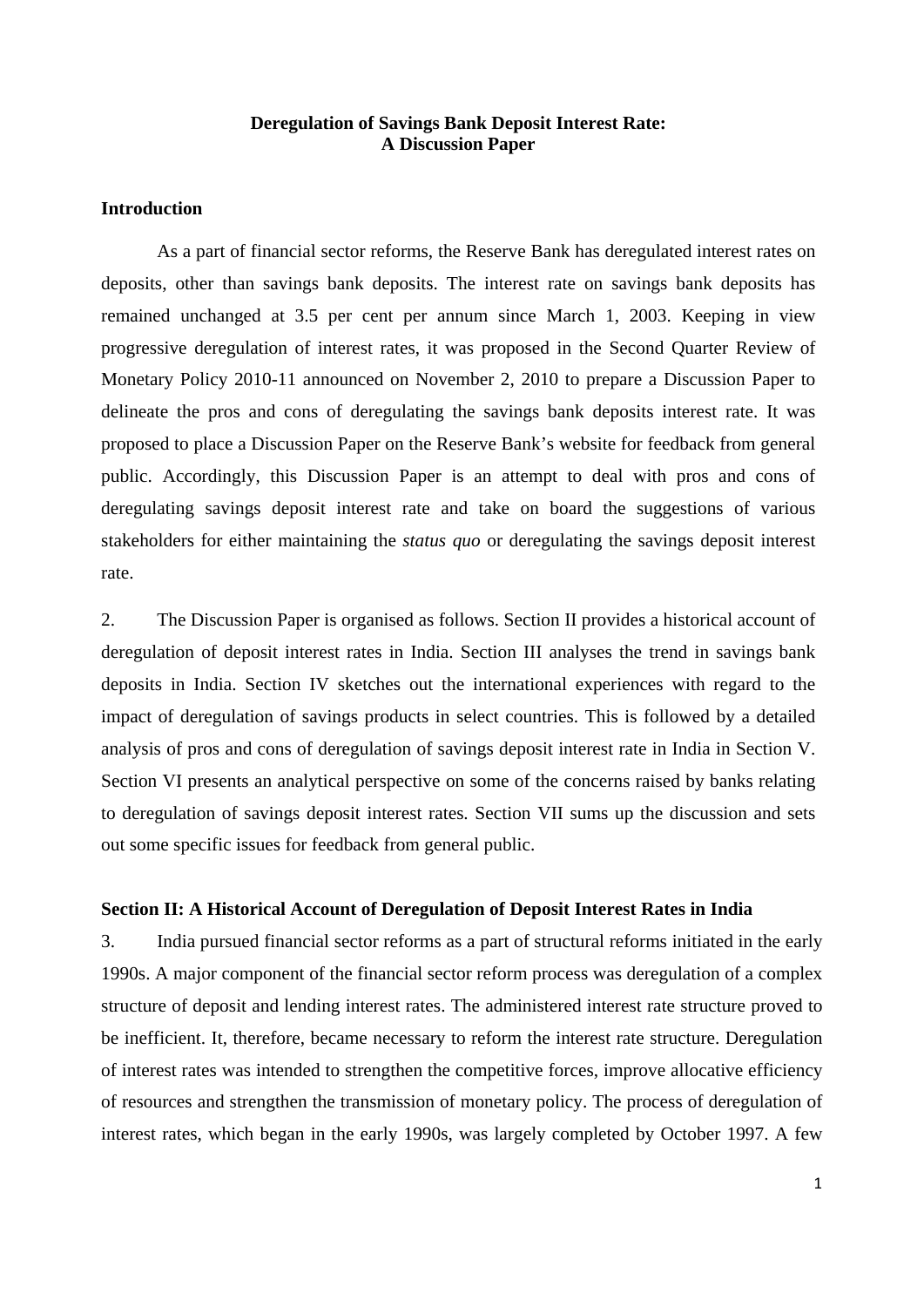categories of interest rates that continued to be regulated on the lending side were small loans up to  $\bar{\tau}$  2 lakh and rupee export credit, and on the deposit side, the savings bank deposit interest rate. The rates on small loans up to  $\bar{\tau}$  2 lakh and rupee export credit were deregulated in July 2010, when the Reserve Bank replaced the Benchmark Prime Lending Rate (BPLR) system with the Base Rate system. With this, all rupee lending rates were deregulated. On the deposit side, the only interest rate that continues to be regulated now is the savings deposit interest rate (Box 1).

# **Box 1: Deregulation of Deposit Interest Rates in India – A Historical Account**

The process of deregulation of deposit interest rates had begun in the 1980s. In April 1985, banks were allowed to set interest rates for maturities between 15 days and up to 1 year, subject to a ceiling of 8 per cent. It was expected that with reasonable rates of interest on maturities, banks would be able to achieve a better distribution of term deposits rather than highly skewed distribution around longer maturities at relatively higher costs. However, when a few banks started offering the ceiling rate of 8 per cent even for maturities of 15 days, other banks followed suit without regard to consideration of profitability and set a single rate of 8 per cent for maturities starting from 15 days and up to one year. The consequence was a shift of deposits from current accounts and, to a lesser extent, from savings accounts to 15-day deposits. As a result of price war among banks, the freedom to set interest rates subject to a ceiling was withdrawn in May 1985**.** The process of deregulation resumed in April 1992 when the existing maturity-wise prescriptions were replaced by a single ceiling rate of 13 per cent for all deposits above 46 days. The ceiling rate was brought down to 10 per cent in November 1994, but was raised to 12 per cent in April 1995. Banks were allowed to fix the interest rates on deposits with maturity of over 2 years in October 1995, which was further relaxed to maturity of over 1 year in July 1996. The ceiling rate for deposits of '30 days up to 1 year' was linked to the Bank Rate less 200 basis points in April 1997. In October 1997, deposit rates were fully deregulated by removing the linkage to the Bank Rate. Consequently, the Reserve Bank gave the freedom to commercial banks to fix their own interest rates on domestic term deposits of various maturities with the prior approval of their respective Board of Directors/Asset Liability Management Committee (ALCO). Banks were permitted to determine their own penal interest rates for premature withdrawal of domestic term deposits and the restriction on banks that they must offer the same rate on deposits of the same maturity irrespective of the size of deposits was removed in respect of deposits of  $\bar{\tau}$  15 lakh and above in April 1998. Now banks have complete freedom in fixing their domestic deposit rates, except interest rate on savings deposits, which continues to be regulated and is currently stipulated at 3.5 per cent.

4. The issue of deregulation of savings deposit interest rate has arisen from time to time. The Annual Policy Statement of 2002-03 had weighed the option of deregulation of interest rate on savings bank deposit accounts but the time was not considered opportune considering that a large portion of such deposits was held by households in semi-urban and rural areas. It was, however, argued that deregulation would facilitate better asset-liability management for banks and competitive pricing to benefit the holders of savings accounts.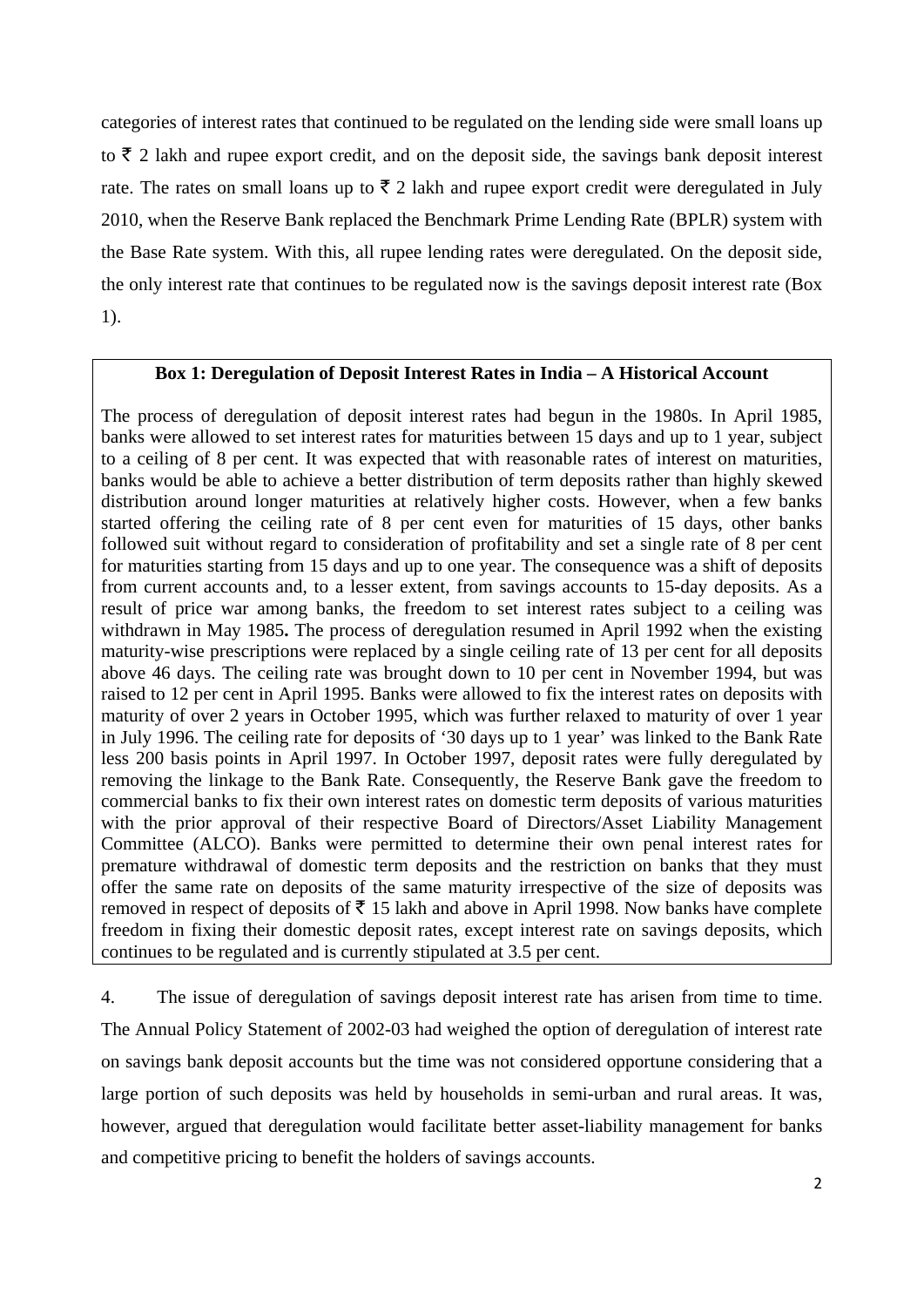5. The issue was again revisited in the Annual Policy Statement for the year 2006-07. In this context, the Indian Banks' Association (IBA) while making out a case for deregulation of savings bank deposit rates in the long run, suggested for *status quo* in 2006. The Reserve Bank on a review of the then prevailing monetary and interest rate conditions, including a careful assessment of the suggestions received from the IBA, considered it appropriate to maintain the *status quo*, although the Policy stated that "in principle, deregulation of interest rates is essential for product innovation and price discovery in the long run" (Para 109, Annual Policy Statement, 2006-07).

6. In pursuance of the announcement made in the Annual Policy Statement for the year 2009-10, the Reserve Bank advised scheduled commercial banks to pay interest on savings bank accounts on a daily product basis with effect from April 1, 2010. Prior to the introduction of a daily product method, the interest on savings deposit account was calculated based on the minimum balance maintained in the account between the 10th day and the last day of each calendar month and credited to the depositor's account only when the interest due was at least  $\bar{\tau}$ 1/- or more. After the change, the effective interest rate on savings bank deposits increased, thereby benefitting the depositors.

## **Section III: Savings Deposits – A Concept and Trend**

## *Savings Deposits – A Hybrid Product*

7. A savings deposit is a hybrid product which combines the features of both a current account and a term deposit account. While a current account is primarily meant for transaction purposes and is maintained by companies, public enterprises and business firms for meeting their day-to-day requirement of funds, savings accounts are maintained for both transaction and savings purposes mostly by individuals and households. A savings account being a hybrid product provides the convenience of easy withdrawals, writing/collection of cheques and other payment facilities as well as an avenue for parking short-term funds which earn interest (Box 2).

# **Box 2: Restrictions on Operation of Savings Bank Accounts**

The Credit Policy of May 27, 1977 for the first time drew a distinction within savings deposit accounts in that a part was considered as functionally transactions-oriented vis-à-vis the remaining part that had features akin to savings. Accordingly, the Reserve Bank, with effect from July 1, 1977, fixed the interest rate on savings deposits with cheque facilities, considered as transactions-oriented accounts, at 3.0 per cent and the interest rate on savings deposits without cheque facilities, considered as pure savings accounts, at 5.0 per cent. However, the Credit Policy of March 2, 1978 merged these two accounts into a single savings account, on account of many depositors opening multiple accounts. Accordingly, the Credit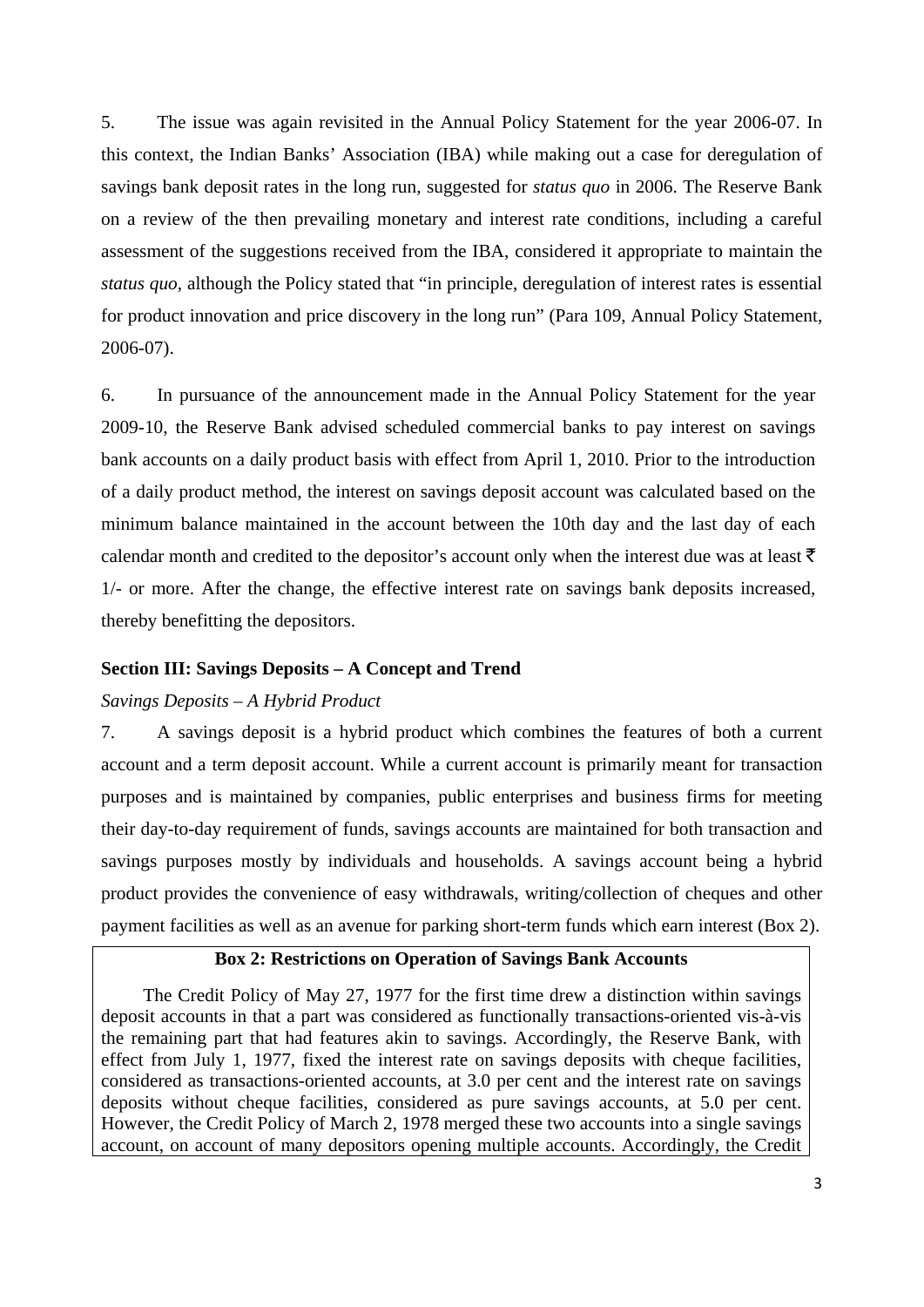Policy fixed the interest rate on savings deposit at 4.5 per cent. In April 24, 1992, the interest rate on savings deposit was fixed highest at 6.0 per cent per annum. The restrictions imposed by the Reserve Bank on the operation of savings bank account were withdrawn and banks were given the flexibility to stipulate such restrictions. The interest rate on savings bank deposit has been progressively reduced by the Reserve Bank. It now stands at 3.5 per cent that has remained fixed since March 2003.

# **Broad Features:**

The operation of a savings bank account differs from bank to bank. However, still some broad features could be identified:

- One, number of free withdrawals are generally stipulated on a half-yearly/quarterly basis. Total numbers of withdrawals vary between 30 and 120 per half year.
- Two, no ceiling has been stipulated on the maximum amount that can be drawn per transaction.
- Three, there is generally no limit on the number of cheques that can be drawn per month. However, some PSBs have restricted the number of cheques that can be drawn on about 20 to 25.
- Four, minimum balance is stipulated, irrespective of whether the account holder is with or without cheque facility. The public sector banks have stipulated the minimum balance amount at  $\bar{\tau}$  1000 for metro, urban and semi-urban areas, and  $\bar{\tau}$ 500 for rural areas with cheque book facility. The minimum balance amount stipulated without cheque book facility is  $\bar{\tau}$  500 for metro/urban/semi-urban areas and  $\bar{\tau}$  250 for rural areas. The minimum balance required to be maintained by private sector and foreign banks is generally much higher than those by public sector banks.

Source: Websites of select six public sector banks.

8**.** The maintenance of savings bank deposit accounts, however, entails transaction costs for banks. Although the exact cost structure of maintaining savings bank account is not readily available, some idea of this could be had from the fee structure imposed by banks for nonadherence to the stipulated conditions by the savings bank depositors. The charges for nonmaintenance of minimum balance by select public sector banks vary between  $\bar{\tau}$  20 and  $\bar{\tau}$  225 for urban areas and  $\bar{\tau}$  20 and  $\bar{\tau}$  100 for rural areas per quarter. The charges for select private sector banks vary around  $\bar{\tau}$  750 for urban areas and  $\bar{\tau}$  500 to  $\bar{\tau}$  750 for rural areas per quarter. While some banks charge  $\bar{\tau}$  1 to  $\bar{\tau}$  3 per leaf for additional cheques beyond the stipulated number of cheques per quarter; some public sector banks have no limit on the number of cheques that can be withdrawn per month. With regard to the number of free transactions for using other banks' ATM for cash withdrawal and balance enquiry up to a maximum of five per month, select banks charge  $\bar{\xi}$  18 to  $\bar{\xi}$  20, subject to the maximum of  $\bar{\xi}$  20 per transaction as stipulated by the Reserve Bank.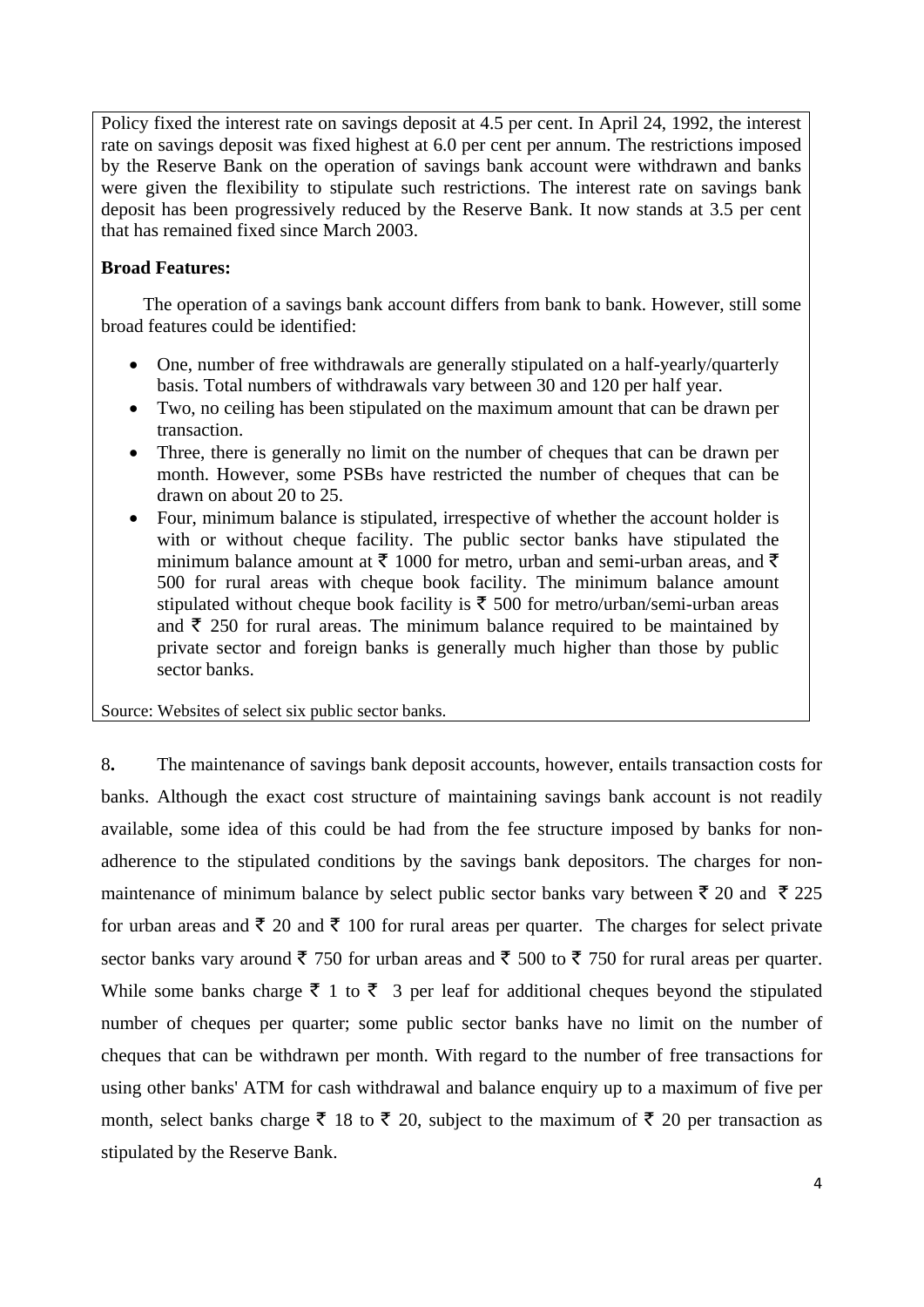# *Trend in Savings Bank Deposits in India*

9. Savings deposits are an important component of bank deposits. The average annual growth of savings deposits, which decelerated in the 1990s as compared with that of the 1980s, accelerated sharply in the decade of the 2000s. In this decade, the average growth rate of savings deposits exceeded that of both demand deposits and term deposits, notwithstanding the growth in term deposits outpacing that of savings deposits during the period 2005-10 (Table 1).

|                 |                                  |                                                  |                      | (Per cent)                          |
|-----------------|----------------------------------|--------------------------------------------------|----------------------|-------------------------------------|
| <b>Period</b>   | <b>Demand</b><br><b>Deposits</b> | <b>Savings</b><br><b>Bank</b><br><b>Deposits</b> | <b>Term Deposits</b> | <b>Aggregate</b><br><b>Deposits</b> |
|                 |                                  |                                                  |                      |                                     |
| 1981-1990       | 19.5                             | 17.1                                             | 19.8                 | 18.9                                |
| 1991-2000       | 12.5                             | 15.7                                             | 17.4                 | 16.1                                |
| 2001-2010       | 16.2                             | 19.4                                             | 18.2                 | 18.2                                |
| $(a)$ 2000-05   | 12.8                             | 18.8                                             | 14.8                 | 15.4                                |
| (b) $2005 - 10$ | 19.7                             | 20.1                                             | 21.7                 | 21.0                                |

| Table 1: Average Annual Growth Rates: Aggregate Deposits and Components |  |  |
|-------------------------------------------------------------------------|--|--|
|-------------------------------------------------------------------------|--|--|

Source: Calculations based on data in Statistical Tables Relating to Banks in India, RBI, Various Issues.

10. Savings account penetration (number of savings accounts for 100 persons), which remained broadly unchanged between March 1996 and March 2005, increased significantly by March 2009. Per capita savings bank deposits also increased from  $\bar{\tau}$  1,067 in March 1996 to  $\bar{\tau}$ 7,767 for March 2009. However, in recent years, the growth in per capita savings deposits was lower than that of aggregate deposits as reflected in the decline in the ratio of per capita savings deposits and per capita aggregate deposits (Table 2).

# **Table 2: Savings Bank Deposits: Number of Accounts and Per Capita Savings Bank Deposits**

| Year         | <b>Savings Bank</b><br><b>Deposits</b><br>$(5 \text{ core})$ | No. of<br><b>Accounts per</b><br>100 persons | Per Capita<br><b>Savings Bank</b><br>Deposits $(\overline{\mathbf{z}})$ | Per Capita<br>Aggregate<br>Deposits $(\overline{\mathbf{z}})$ | <b>Ratio of Col.4</b><br>to Col.5 (Per<br>cent) |
|--------------|--------------------------------------------------------------|----------------------------------------------|-------------------------------------------------------------------------|---------------------------------------------------------------|-------------------------------------------------|
|              |                                                              |                                              |                                                                         |                                                               |                                                 |
| End-March 96 | 99020                                                        | 26.0                                         | 1067                                                                    | 4932                                                          | 21.6                                            |
| End-March 00 | 231956                                                       | 23.9                                         | 2317                                                                    | 8994                                                          | 25.8                                            |
| End-March 05 | 440339                                                       | 25.3                                         | 4044                                                                    | 16874                                                         | 24.0                                            |
| End-March 09 | 896301                                                       | 36.2                                         | 7767                                                                    | 35210                                                         | 22.1                                            |

Source: Basic Statistical Returns of Scheduled Commercial Banks in India and Handbook of Statistics on the Indian Economy, RBI, Various Issues.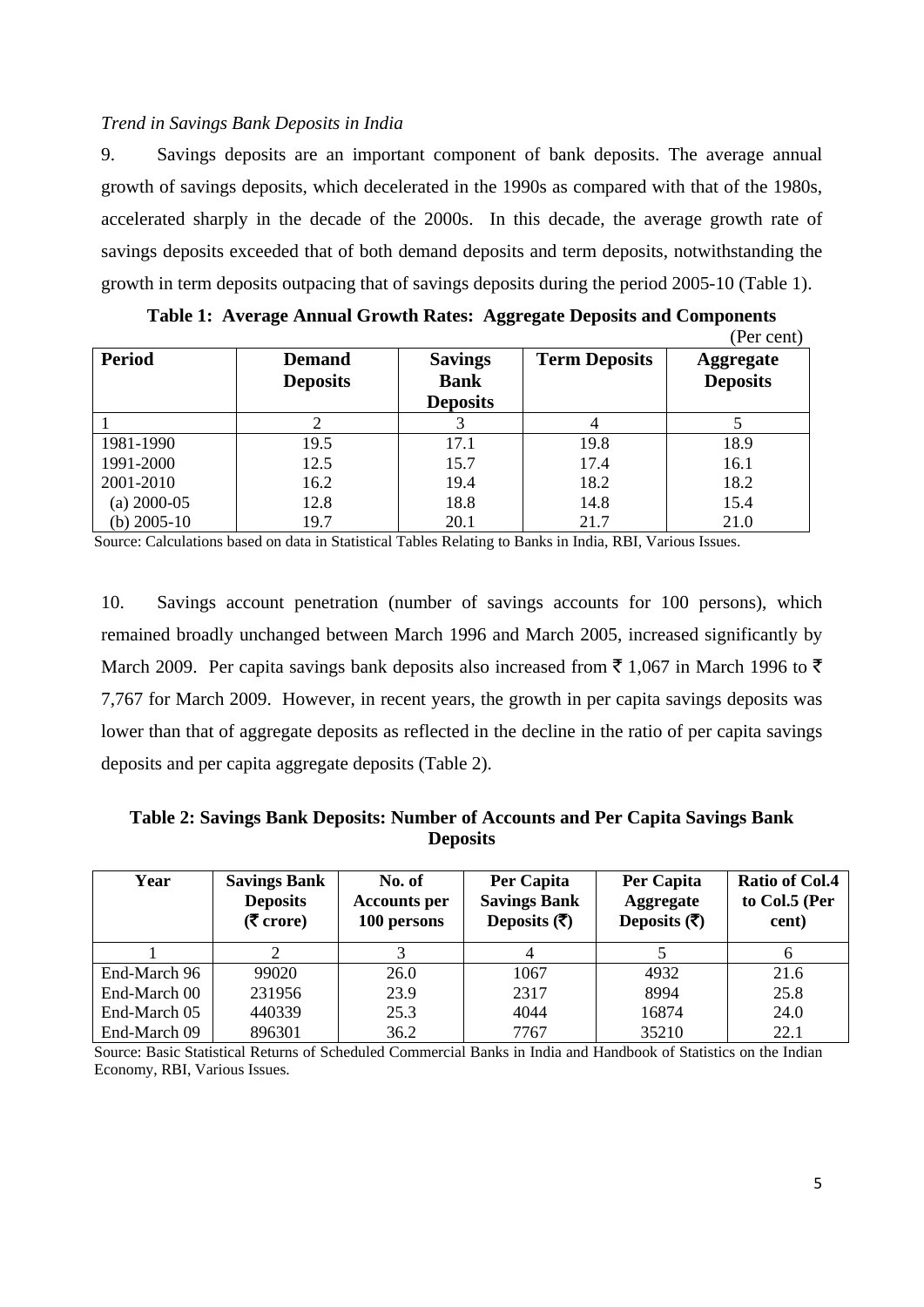11. As expected, data on the ownership pattern of savings deposits during 1998-2009 reveal that savings deposits are predominantly held by the household sector (Table 3).

|                                                 |      | (per cent) |
|-------------------------------------------------|------|------------|
| <b>Sector</b>                                   | 1998 | 2009       |
|                                                 | 2    | 3          |
| I. Household Sector                             | 84.8 | 83.6       |
| <b>II.</b> Government Sector                    | 8.4  | 9.1        |
| of which:                                       |      |            |
| <b>State Government</b>                         | 3.3  | 5.3        |
| <b>Local Authorities</b>                        | 1.9  | 1.7        |
| <b>Public Sector Corporations and Companies</b> | 1.7  | 1.2        |
| III. Foreign Sector                             | 5.3  | 6.0        |
| IV. Private Corporate Sector (Non-financial)    | 0.2  | 0.4        |
| V. Financial sector                             | 1.4  | 0.8        |
| VI. Total                                       | 100  | 100        |

**Table 3: Ownership Pattern of Savings Deposits** 

Source: Statistical Tables Relating to Banks in India, RBI, Various Issues.

12. An analysis of distribution of savings deposits by population groups reveals that between 2000 and 2009, savings deposits held in rural and semi-urban areas declined sharply, while those held in metropolitan areas increased. In 2009, the share of savings deposits held in metropolitan areas was more than that held in rural and semi-urban areas (Table 4).

|  |  | Table 4: Savings Bank Deposits - According to Population Groups |  |  |
|--|--|-----------------------------------------------------------------|--|--|
|  |  |                                                                 |  |  |

|      |                  |       |                     | (Per cent)   |
|------|------------------|-------|---------------------|--------------|
| Year | <b>Rural</b> and | Urban | <b>Metropolitan</b> | <b>Total</b> |
|      | Semi-urban       |       |                     |              |
|      |                  |       |                     |              |
| 1991 | 42.7             | 25.7  | 31.6                | 100          |
| 1995 | 39.3             | 24.4  | 36.3                | 100          |
| 2000 | 40.1             | 25.4  | 34.5                | 100          |
| 2005 | 39.2             | 26.1  | 34.6                | 100          |
| 2009 | 36.2             | 26.1  | 37.8                | 100          |

Source: Basic Statistical Returns of Scheduled Commercial Banks in India, RBI, Various Issues.

13. Savings deposits also constitute a significant share of financial assets of the household sector. Their share ranged between 10 and 16 per cent of financial assets of the household sector between 2000-01 and 2008-09 (Table 5).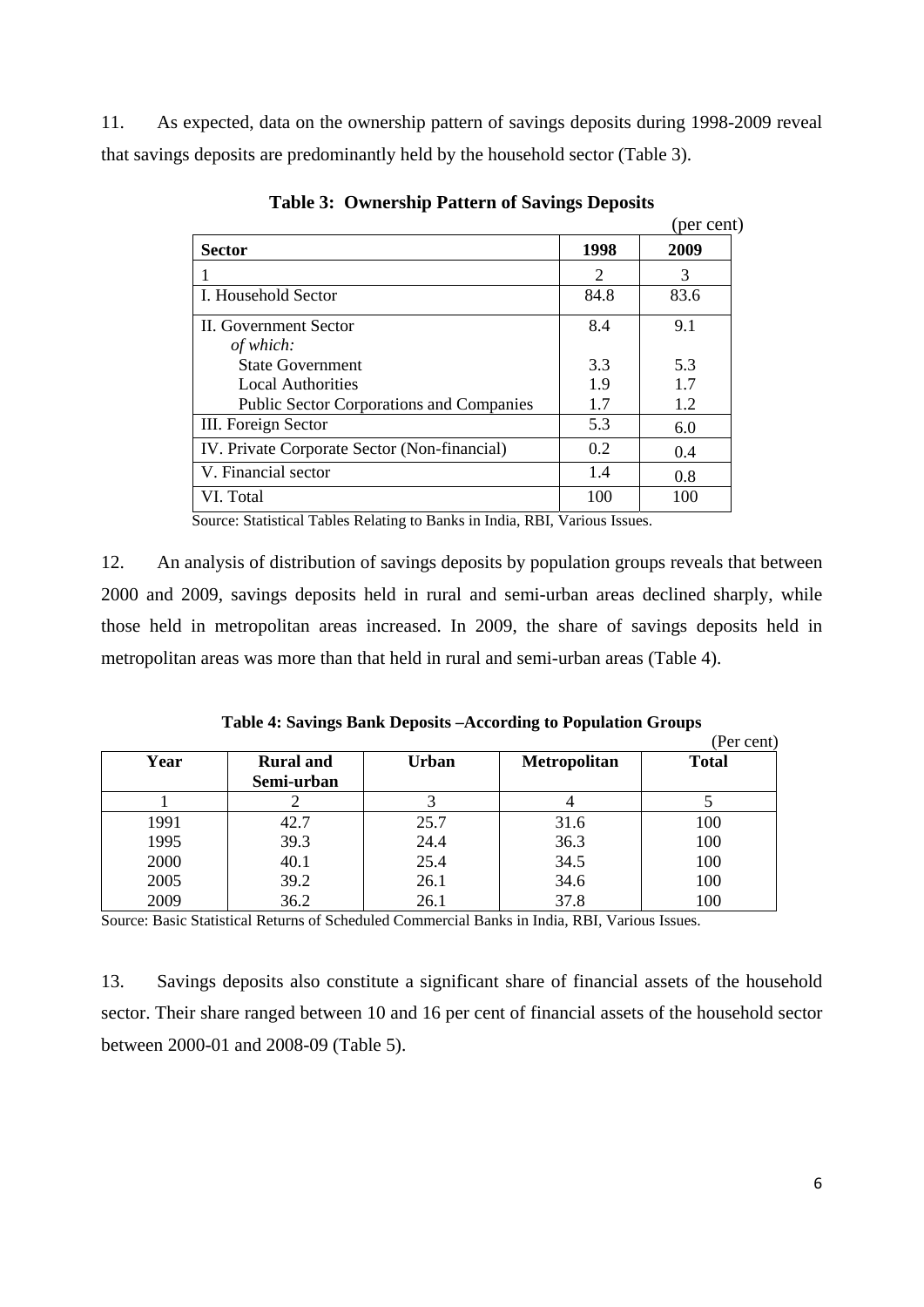| (As per cent of GDP at current market prices)                               |       |          |                |       |       |       |       |       |       |
|-----------------------------------------------------------------------------|-------|----------|----------------|-------|-------|-------|-------|-------|-------|
| <b>Item</b>                                                                 | 2000- | $2001 -$ | 2002           | 2003  | 2004- | 2005  | 2006  | 2007  | 2008  |
|                                                                             | 01    | 02       | $-03$          | $-04$ | 05    | $-06$ | $-07$ | $-08$ | $-09$ |
|                                                                             | 2     | 3        | $\overline{4}$ | 5     | 6     | 7     | 8     | 9     | 10    |
| <b>Gross Domestic Savings</b>                                               | 23.7  | 23.5     | 26.3           | 29.8  | 32.2  | 33.1  | 34.4  | 36.4  | 32.5  |
| <b>Household Sector</b>                                                     | 21.6  | 22.1     | 22.9           | 24.1  | 23.3  | 23.2  | 22.9  | 22.6  | 22.6  |
| Of which:                                                                   |       |          |                |       |       |       |       |       |       |
| <b>Financial Assets</b><br>1.                                               | 10.2  | 10.9     | 10.3           | 11.4  | 9.8   | 11.4  | 10.9  | 11.2  | 10.4  |
| 2.<br><b>Physical Assets</b>                                                | 11.4  | 11.3     | 12.6           | 12.7  | 13.5  | 11.8  | 11.9  | 11.5  | 12.2  |
| Memo:<br>Share of Bank Deposits in Household<br>Financial Assets (per cent) | 38.1  | 38.1     | 38.3           | 37.6  | 36.4  | 46.0  | 47.9  | 50.4  | 54.9  |
| Share of Savings Bank Deposits in<br>Household Financial Assets (per cent)  | 10.3  | 11.2     | 12.1           | 13.3  | 13.7  | 16.0  | 11.8  | 12.7  | 12.8  |
| Share of Currency in Household<br>Financial Assets (per cent)               | 6.3   | 9.5      | 8.9            | 11.3  | 8.5   | 8.9   | 10.2  | 11.4  | 12.5  |

# **Table 5: Household Savings: Financial and Physical**

Source: Reserve Bank of India.

14. To sum up, savings deposits are held largely by households. Savings deposits are a popular product and they constitute about 22 per cent of total deposits of scheduled commercial banks and about 13 per cent of financial savings of the household sector.

# **Section IV: International Experience**

15. This section provides a summary of the experience on deregulation of savings bank deposit accounts in select developed and emerging market countries.

16. Interest rates on savings account in developed countries such as Canada, Japan, Australia, New Zealand, UK, and USA are all deregulated and determined by the commercial banks themselves on the basis of market interest rates. Most savings bank accounts may carry customer charges if the number of transactions exceeds the permissible level.

17. Many countries in Asia experimented with interest rate deregulation to support overall development and growth policies. Interest rates were fully deregulated in Singapore in the mid-1970s, and in the Philippines, Indonesia and Sri Lanka in the early 1980s. Malaysia, Thailand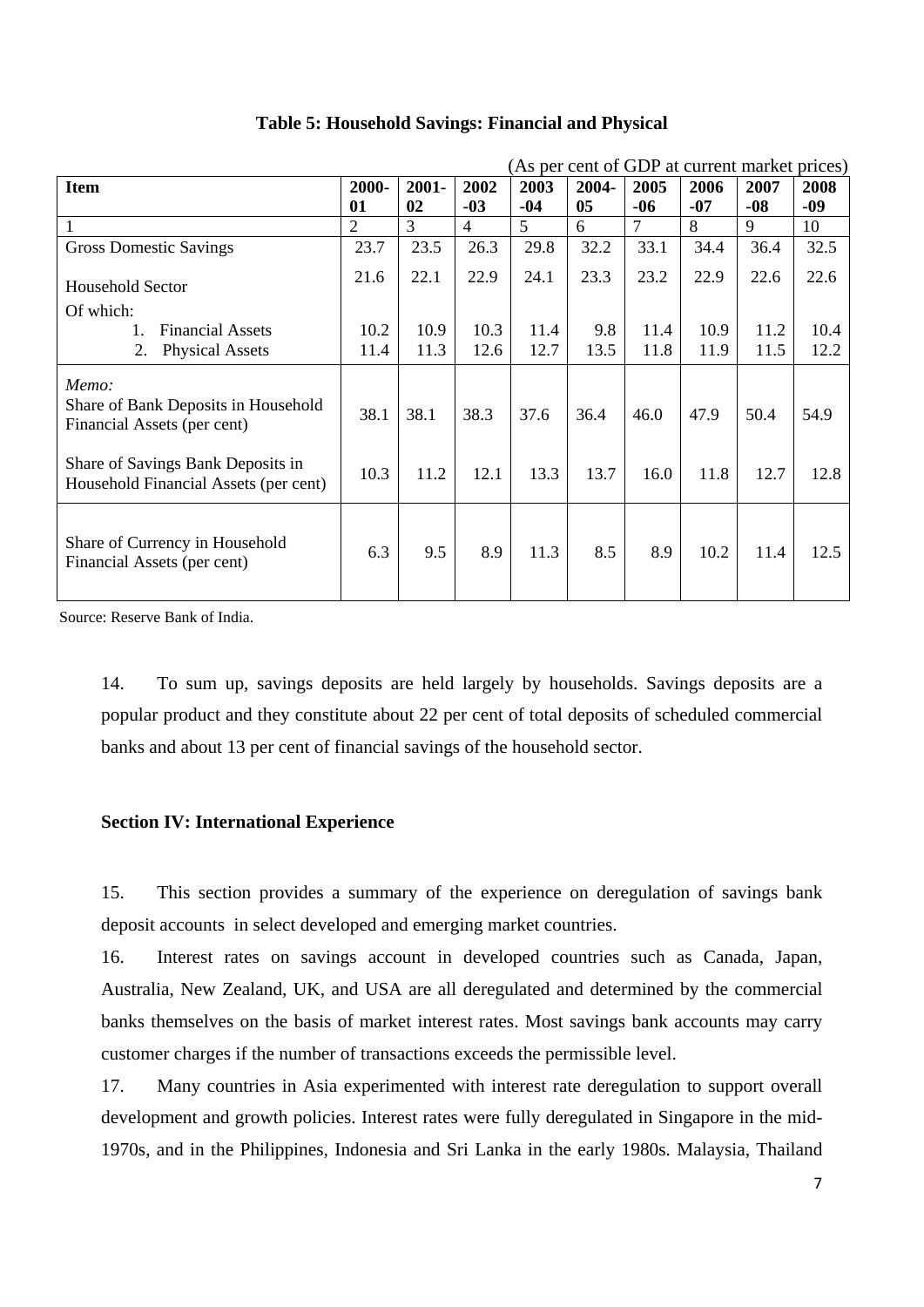and the Republic of Korea engaged in a gradual deregulation process, characterised by more frequent adjustments and the removal of some ceilings<sup>[1](#page-7-0)</sup>.

18. Although several countries deregulated interest rates on savings bank deposits long ago, Hong Kong did so recently and may particularly be relevant for India. Interest rates on bank deposits in Hong Kong, which were regulated by a set of interest rate rules (IRRs) issued by the Hong Kong Association of Banks (HKAB), were deregulated in phases by July 2001. This involved the removal of the interest rate cap on savings accounts and the prohibition of the payment of interest on current accounts. In response to the deregulation, a number of banks launched new products such as combined savings and checking accounts and Hong Kong interbank offered rate (HIBOR) linked savings products. Some also revised fees and charges and minimum balance requirements, and introduced tiered structures of interest rates.

19. Based on an examination of the effects of interest rate regulation and subsequent deregulation on the efficacy of monetary policy and rigidity of retail bank deposit rates in Hong Kong, Chong (2010) found that interest rate deregulation had increased the efficacy of monetary policy by improving the correlation between retail bank deposit rates and market interest rates and increasing the degree of long-term pass-through for retail bank deposit rates<sup>[2](#page-7-1)</sup>. He also showed that the adjustments in retail bank deposit rates were asymmetric and rigid upwards during the regulated period, but tended to be rigid downwards during the deregulated period. The spreads between retail bank deposit rates and market rates also narrowed sharply after the removal of interest rate controls.

20. Rates on savings accounts in China are regulated by the Peoples' Bank of China, which specifies ceiling interest rates on these accounts. Currently, the cap is at 0.5 per cent per annum. The account provides easy access to deposited funds. Interest rates are calculated on a daily product basis. The savings account comes with a choice of either a passbook savings or a statement savings account. There is no charge for the transactions carried out in the savings account and the minimum balance in these accounts is very low at RMB 1.

21. Following deregulation in Taiwan, a fee is charged for each transaction. DBS Bank, Singapore provides a facility that combines the current account and savings account, but has a

<span id="page-7-0"></span><sup>1</sup> Glower, Carlos J (1994), "Interest Rate Deregulation: A Brief Survey of the Policy Issues and the Asian Experience", *Asian Development Bank*, Occasional Papers, July.

<span id="page-7-1"></span><sup>2</sup> Chong, Beng Soon (2010), "Interest Rate Deregulation: Monetary Policy Efficacy and Rate Rigidity," *Journal of Banking & Finance*, Vol. 34, Issue 6, June, Pages: 1299-1307.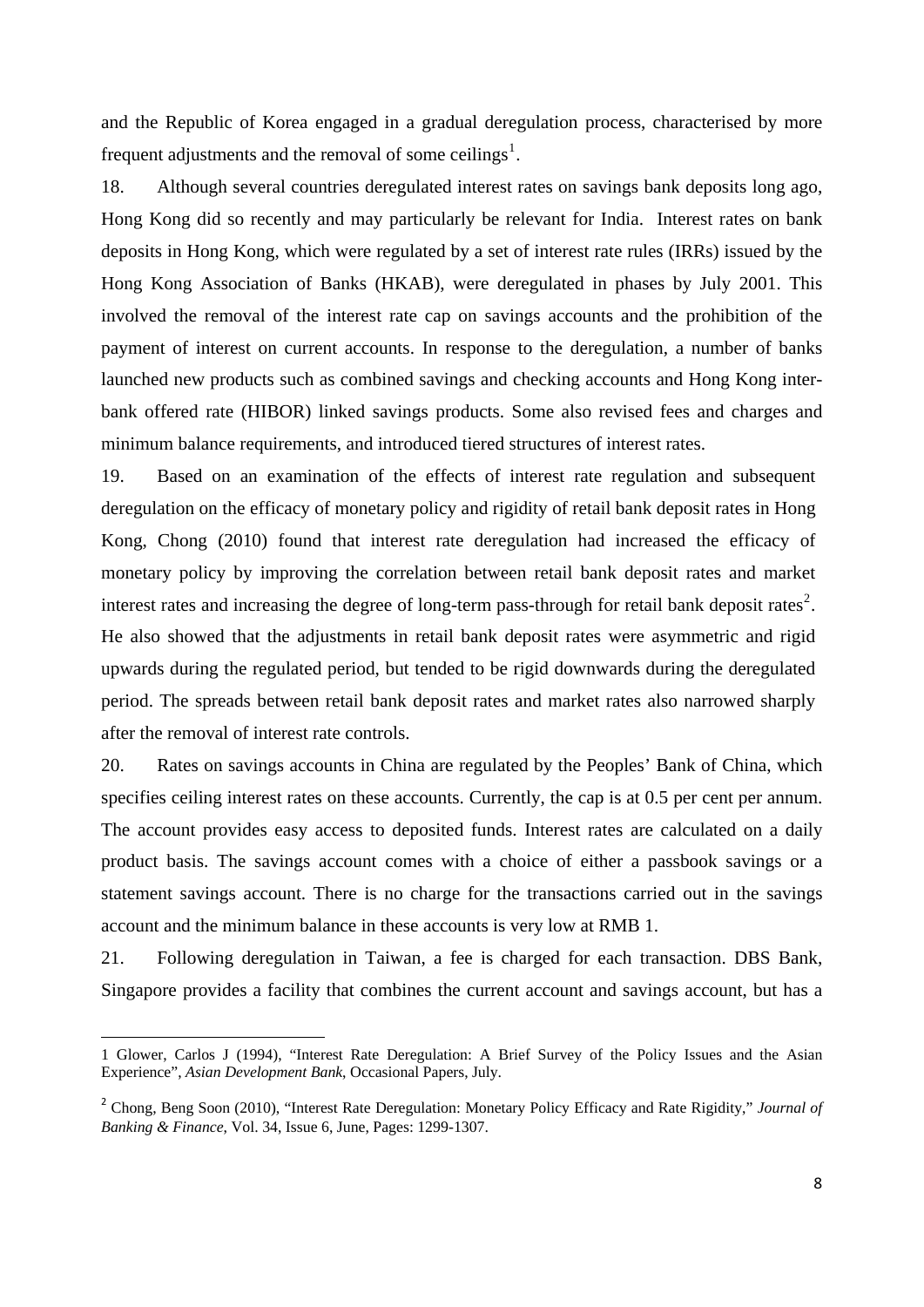higher minimum balance to be maintained and the customer is charged if the minimum balance is less than stipulated. The account also carries monthly charges for operating the account.

22. In countries in which financial sector reforms also included interest rate deregulation, the action was primarily taken because real rates were negative, and were being propelled by inflationary pressures. The most immediate result of financial deregulation in these select Asian economies was the enhancement and maintenance of positive real interest rates, which, in turn, contributed to an increase in financial savings. It also forced a diminution in the financial market segmentation exemplified by smaller dispersion of interest rates. The deregulatory process on the interest rate structure combined with the central banks' credible monetary policy measures for anchoring inflation expectations led to positive real rates of interest at least temporarily for Asian countries, *viz.,* Indonesia, Malaysia and the Philippines, although only the first two countries sustained a positive real interest rate structure.

23. On the whole, cross-country experience shows that in most countries, interest rates on savings bank accounts have been deregulated and are now fixed by commercial banks based on the market interest rates. Banks generally offer variable interest rates on savings deposits. Savings bank deposits have similar characteristics such as simple procedures with no limit on the length of the maturity. Further, there is a low or no minimum amount for opening of the savings accounts and banks generally charge fees for various services offered to the depositors.

#### **Section V: Pros and Cons of Deregulation of Savings Bank Deposits Interest Rate in India**

24. Deregulation of savings bank deposits has both pros and cons as described below.

## *Pros*

# *May Enhance Attractiveness of Savings Deposits*

25. Regulation of interest rates imparts rigidity to the instrument/product as rates are either not changed in response to changing market conditions or changed slowly. This adversely affects the attractiveness of a product/instrument. In the case of savings bank deposits, its interest rate has remained unchanged at 3.5 per cent since March 1, 2003 even as the Reserve Bank's policy rates and call rates (representing a proxy for operative policy rate as at a time, only one rate – either the repo rate or the reverse repo rate – is operative depending on liquidity conditions) moved significantly in either direction (Chart 1).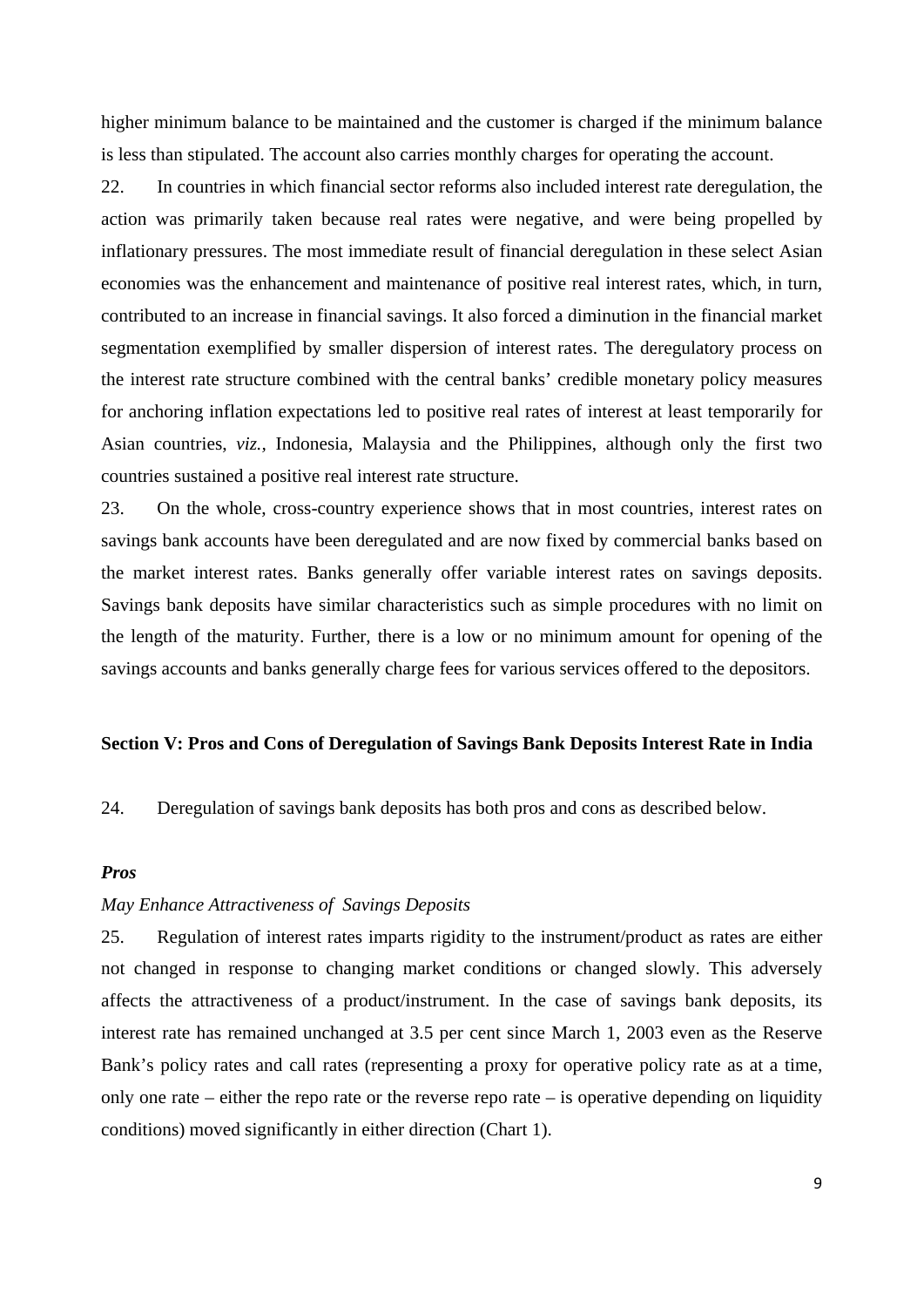

**Chart 1: Movement of Policy Rates, Call Money Rate and SB Rate** 

26. As the administered savings deposit interest rate has not moved in sync with the changing market conditions, it has generally been unfavourable to savers. In order to assess the relative attractiveness of savings deposits *vis-a-vis* other deposits, there is a need to know two aspects - the savings component of savings deposits (as a part of savings deposits is also for transaction balance) and the average maturity of savings component of savings deposits (as there is no fixed maturity for savings deposits). It is significant to note that about 90 per cent of savings deposits are held for savings purposes (see also Table 12 and Para 46). However, the average period for which balances in savings deposits (time component) is held for savings purposes is not available. In the absence of such information, the task of comparing interest rate on savings with that on term deposits is rendered difficult.

27. A comparison of interest rate on savings deposit and term deposit with maturity up to one year during December 2004 to December 2010 reveals some interesting patterns (Chart 2). First, during most of the period since December 2004, the interest rate on savings deposits has been equivalent to interest rate on term deposit of 7 - 14 days maturity, barring two brief periods (December 2004 - June 2006 and March 2009 – December 2010) when it was marginally higher. Second, interest rate on savings deposit were lower than those on term deposit of all other maturities up to one year, barring a brief period (June 2009 - September 2010) when the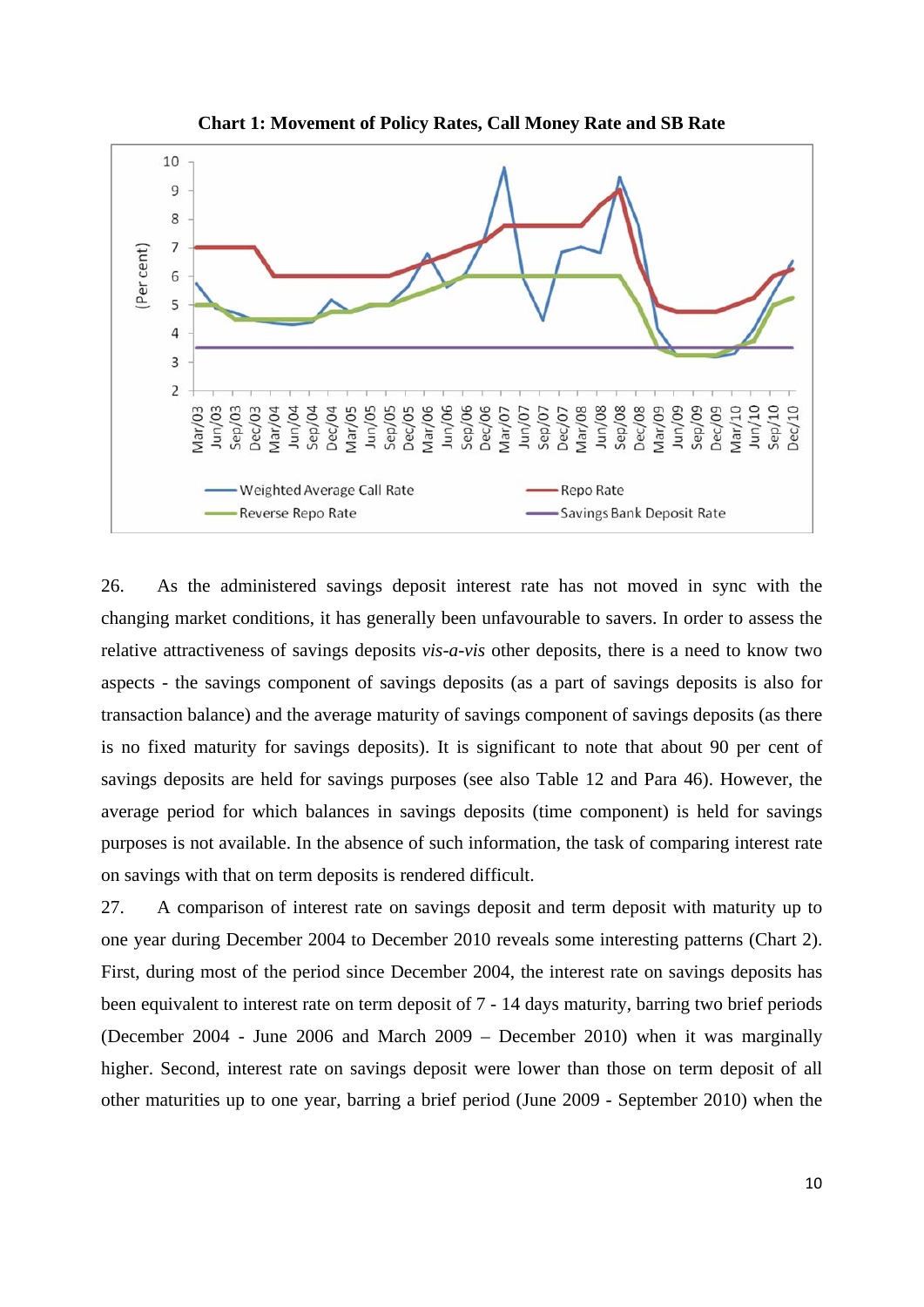interest rate on savings deposits was higher than that of term deposit with maturity of 30-45 days.



**Chart 2: Interest Rates for Savings Bank Deposit vis-à-vis Select Term Deposits** 

Note: Data pertain to 5 major public sector banks.

28. An analysis of real deposit interest rates<sup>[3](#page-10-0)</sup> shows that the real savings deposit rate was persistently negative during the period December 2004 – December 2010, barring a brief period of March - September 2009 when WPI inflation itself turned negative. However, more or less, the same pattern was observed in respect of term deposits up to one year maturity as well (Chart 3).

<span id="page-10-0"></span><sup>&</sup>lt;sup>3</sup> Real rate is calculated as the difference between interest rates of respective maturities and year-on-year WPI inflation.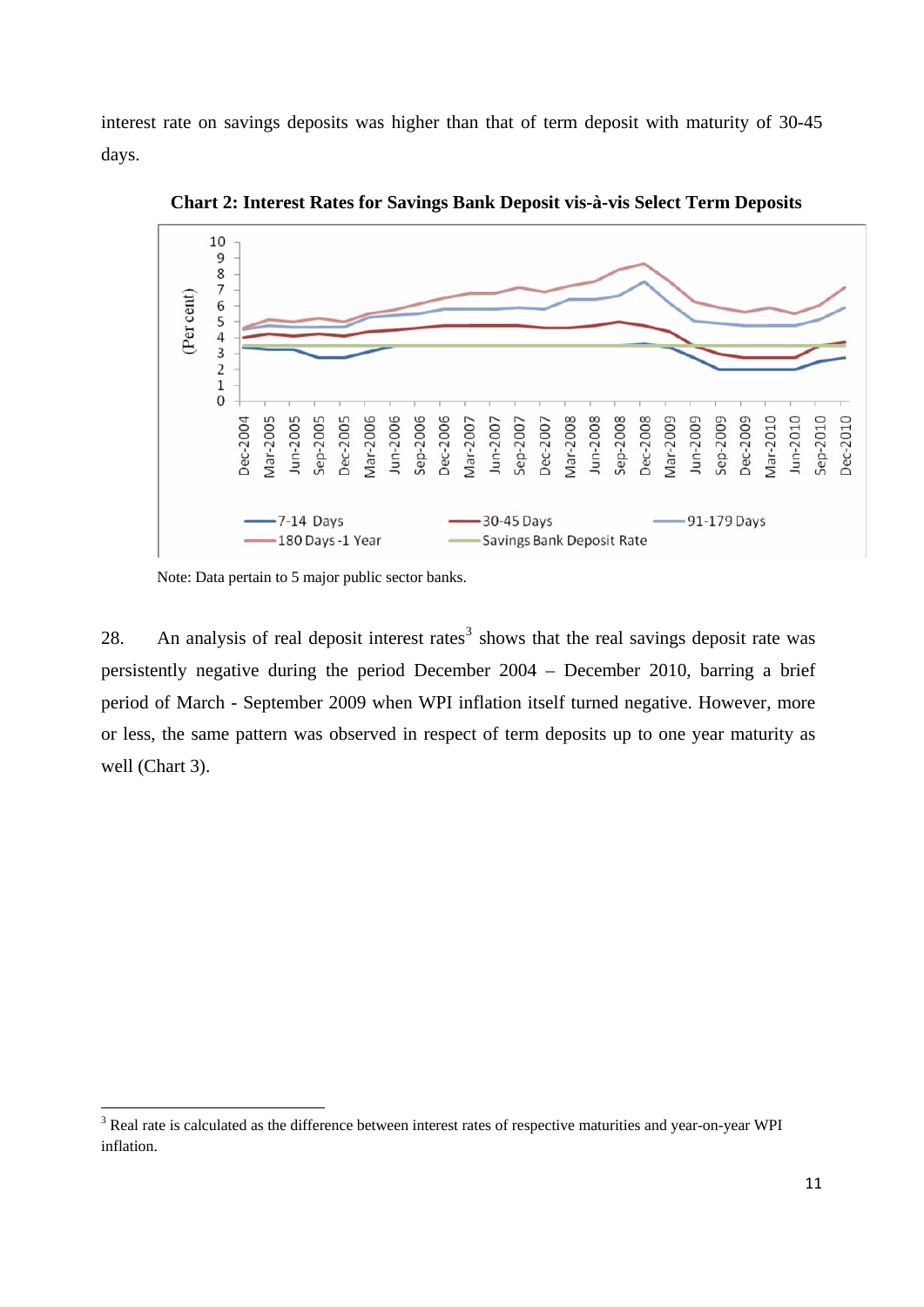

29. Empirical evidence suggests that widening of interest rate differential between term deposits and savings deposits leads to reduction in the share of savings bank deposits in total deposits. This trend is also clearly discernible in respect of population groups (rural, semi urban, urban) other than metropolitan areas, where savings deposits are not responsive to the interest rate differential<sup>[4](#page-11-0)</sup>. This perhaps suggests that savings deposits in metropolitan areas are held less

#### **I. Aggregate Analysis**

i. Quarterly data for the period Q4:2004 and Q3:2010 SB share  $= 29.3 - 1.2$  INTDIFFQUART (44.7) (-5.5) Adj.  $R^2 = 0.56$ ii. Annual data for the period 1979-80 to 2009-10. SB share  $= 25.8 - 0.7$  INTDIFF (37.3) (-4.9) Adj.  $R^2 = 0.43$ 

#### **II. Population Group-wise Analysis for period 1991-2009 (annual data)**

- iii. Rural Areas Rural SB share  $= 40.5 - 1.1$  INTDIFF  $(13.4)$   $(-1.9)$ Adj.  $R^2 = 0.12$
- iv. Semi Urban Areas Semi Urban SB share = 37.6 – 1.1 INTDIFF  $(13.0)$   $(-1.9)$ Adj.  $R^2 = 0.13$
- v. Urban Areas Urban SB share  $= 31.4 - 0.8*$ INTDIFF  $(21.5)$   $(-2.8)$ Adj.  $R^2 = 0.27$

<span id="page-11-0"></span><sup>&</sup>lt;sup>4</sup> In order to examine the interest rate responsiveness of savings deposits, the following regressions were estimated: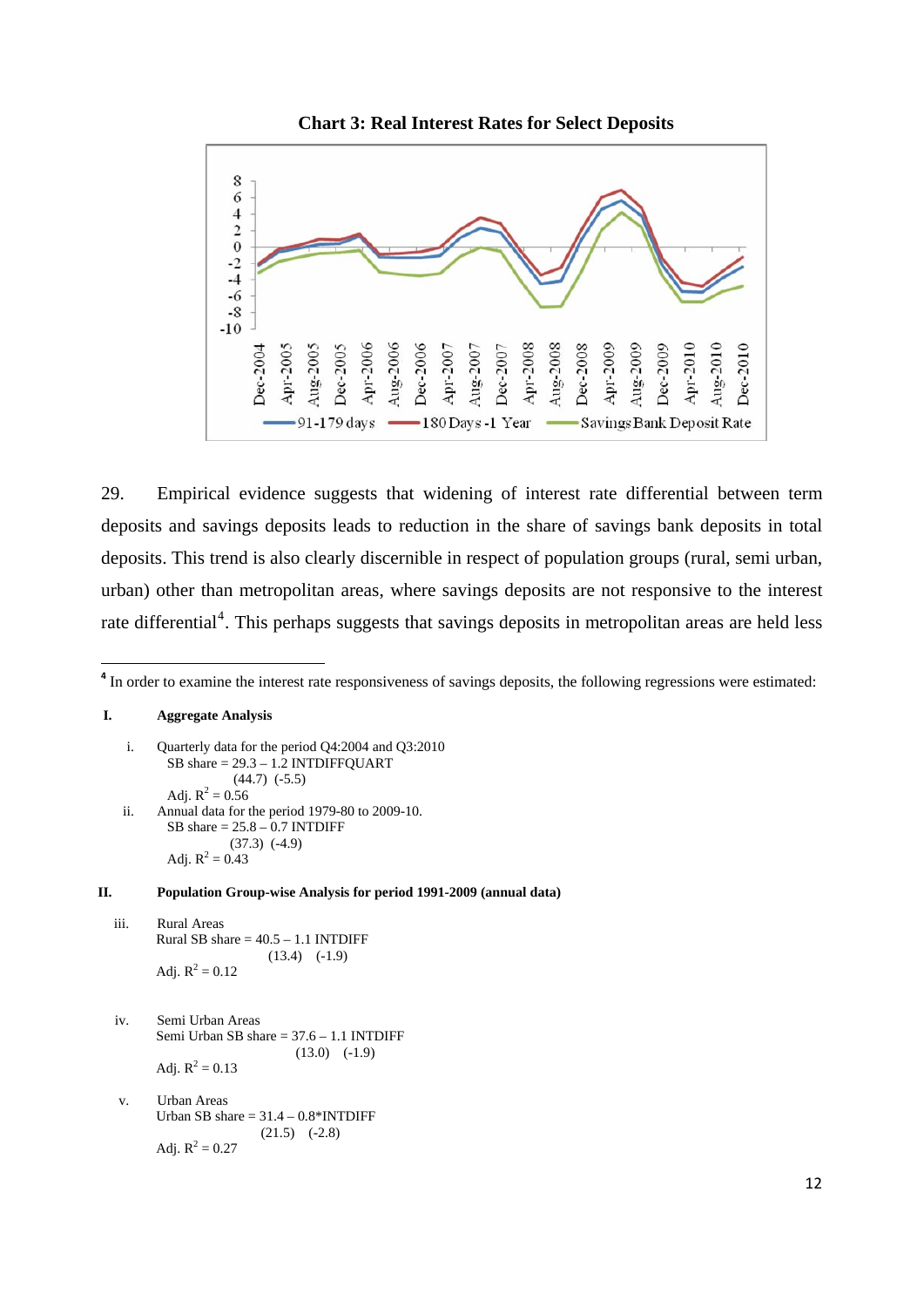for savings purposes and more for transaction purposes and hence, are less responsive to interest rate changes.

30. Deregulation of the interest rate on savings deposit will make the rate flexible along with other interest rates depending on the market conditions. Since savings bank deposits in rural, semi-urban areas and urban areas are held largely for savings purposes, deregulation of interest rate is likely to enhance its attractiveness in these areas.

## *Will Improve Transmission of Monetary Policy*

31. Regulation of savings deposits interest rate has not only reduced its relative attractiveness but has also adversely affected the transmission of monetary policy. For transmission of monetary policy to be effective, it is necessary that all rates move in tandem with the policy rates. This process, however, is impeded if the interest rate in any segment is regulated. Savings deposit constitutes a sizeable portion (about 22 per cent) of total deposits. The fact that the savings deposit interest rate has not been changed since March 1, 2003, *prima facie* implied that changes in policy rates did not transmit to savings bank deposits. However, before arriving at a firm conclusion in this regard, it is necessary to consider two possibilities here. One, even though the savings deposit interest rate is fixed, what matters for banks is the overall cost of deposits and not cost of any particular component. And if the overall cost of deposits moves in tandem with the policy rates, then monetary transmission is not adversely affected. The other possibility, however, is that banks independently decide interest rates on freely determined components, disregarding the cost of savings deposits, in which case the overall cost of deposits does not move in sync with changes in the policy rates, thereby affecting the monetary transmission. This is a behavioural issue and it is difficult to find a precise answer to this question. However, the evidence in Table 6 is revealing. The correlation coefficients of savings deposit interest rate with both the call money rate (the operating target) and the lending rate of scheduled commercial banks were much lower than those of term deposits. This suggests

**Where** 

SB share = percent share of savings deposits in aggregate deposits in the respective categories. INTDIFFQUART = difference between the term deposit rate of the maturity for 6 months to 1 year and the savings bank rate.

<u> Andreas Andreas Andreas Andreas Andreas Andreas Andreas Andreas Andreas Andreas Andreas Andreas Andreas Andr</u>

INTDIFF = difference between the term deposit rate of the maturity for 1 to 3 years and the savings bank rate. **Note:** All coefficients are significant at conventional level other than that in equation vi.

vi. Metropolitan Areas Metropolitan SB share  $= 17.3 + 0.1$  INTDIFF  $(20.0)$   $(0.8)$ Adj.  $R^2 = 0.13$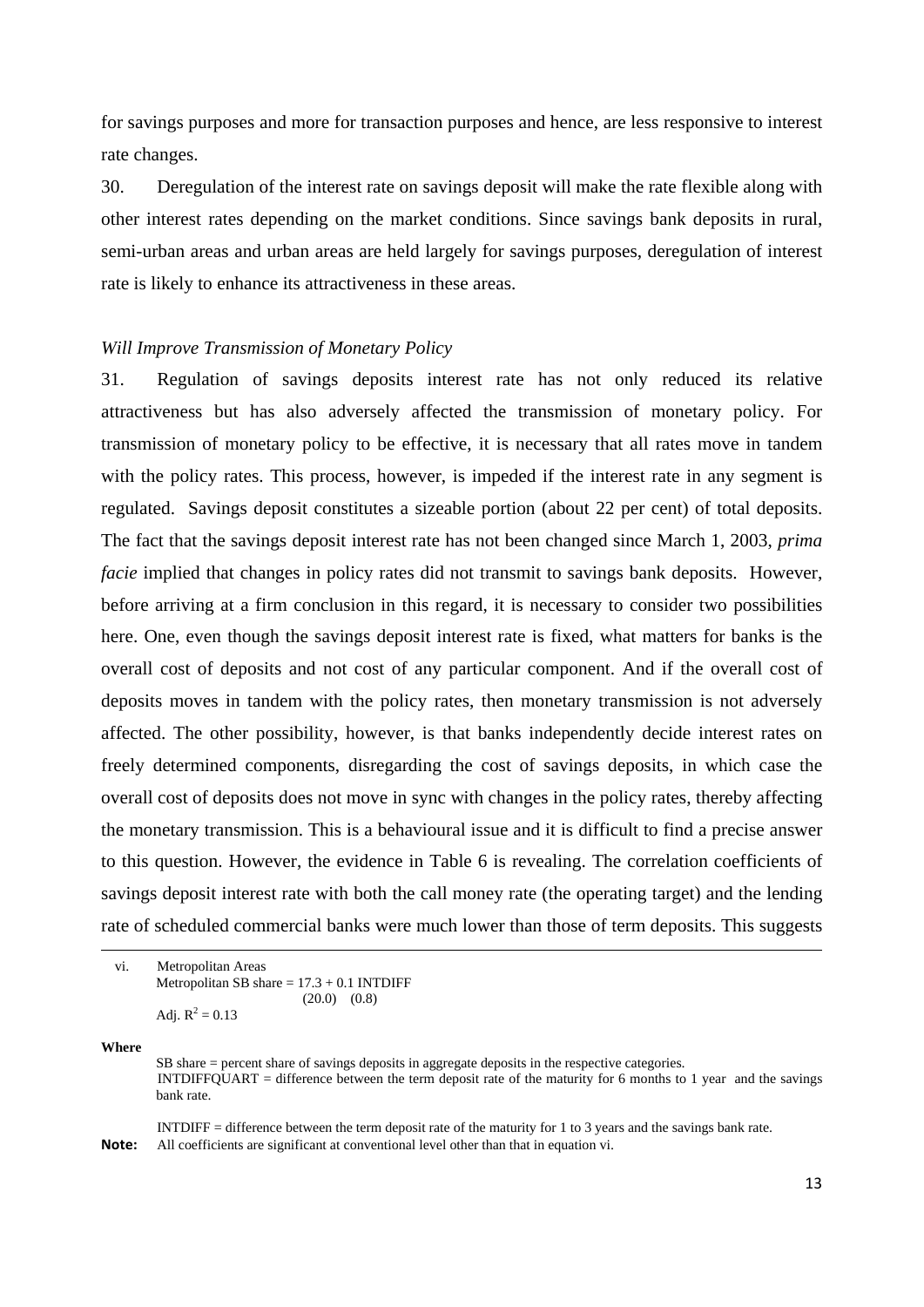that regulation of the interest rate on savings deposits has impeded the monetary transmission and that deregulation of interest rate will help improve the transmission of monetary policy. This is also corroborated by the Hong Kong experience as indicated in Section IV wherein following the deregulation of savings deposit rate, the correlation between retail bank deposit rates and market interest rates improved and their spread also narrowed significantly.

| <b>Pair of Interest Rates</b>                               | <b>Correlation Coefficient</b> |
|-------------------------------------------------------------|--------------------------------|
|                                                             | 2                              |
| I. Weighted Term Deposit Rate and Call Rate                 | 0.82                           |
| II. Weighted Savings Deposit Rate and Call Rate             | 0.18                           |
| III. Weighted Term Deposit Rate and Weighted Lending Rate   | 0.45                           |
| IV. Weighted Savings Deposit Rate and Weighted Lending Rate | 0.23                           |

**Table 6: Correlations Among Various Rates** 

# *May Lead to Product Innovations*

32. Savings deposits constitute about 22 per cent of total deposits. However, owing to regulation of interest rate, there is hardly any competition in this segment with both banks and depositors acting passively. This has inhibited product innovations. The requirements of different banks and different depositors are not necessarily the same. Just as each bank may like to tailor the savings product to suit its requirement, each depositor may like to choose a product which suits his requirements.

33. To create competition and encourage banks to introduce innovative products, it is, therefore, necessary to deregulate savings deposit interest rate. Product innovations may include a variety of modes of operations such as branches, web-based channels, ATMs etc. Rates offered may also differ based on the flexibility of operation of savings bank account and the degree of liquidity offered such as notice period for withdrawal, number of deposits and/or withdrawals allowed per month and percentage of amount that can be withdrawn in any given month, among others. It may be noted here that in response to the deregulation of savings deposit interest rate in Hong Kong in 2001, a number of banks launched new products such as combined savings and checking accounts and HIBOR linked savings products. Some also revised fees and charges and minimum balance requirements, and introduced tiered structures of interest rates.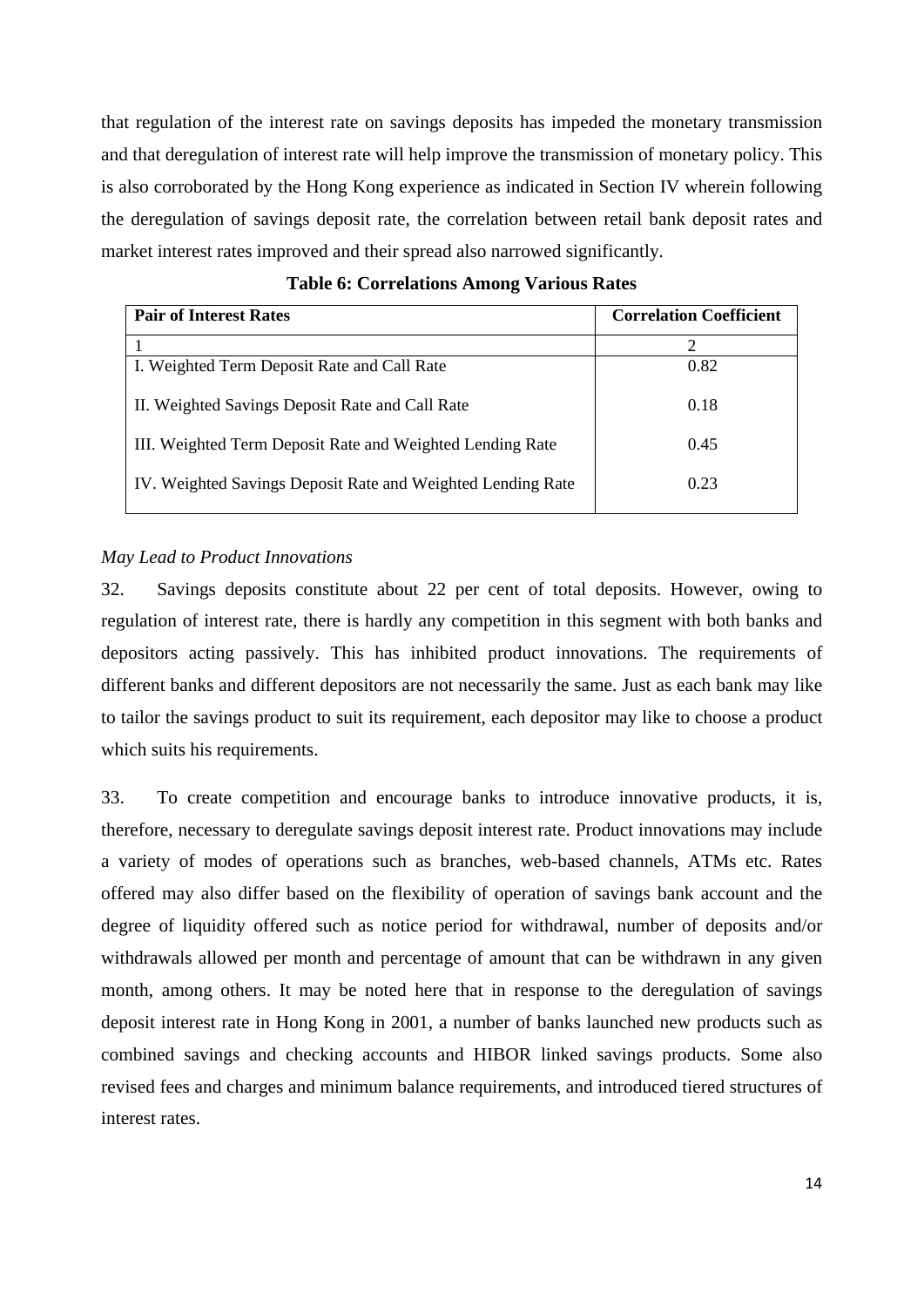# *Cons*

# *Possibility of an Unhealthy Competition*

34. A major attraction of savings deposits for banks is that it offers a low cost source of funds. This is evident from the fact that bank groups with higher share of CASA (current account and savings account) deposits (of which savings deposit is a major component) enjoy relatively low cost of deposits. However, the distribution of CASA deposits among banks is not uniform (Table 7).

|                                      |                     | (Per cent)                      |
|--------------------------------------|---------------------|---------------------------------|
| <b>Share of CASA</b>                 | <b>No. of Banks</b> | <b>Average Cost of Deposits</b> |
|                                      | $\overline{c}$      | 3                               |
| <b>A. Scheduled Commercial Banks</b> |                     |                                 |
| 1-30%                                | 32                  | 5.61                            |
| 30-40%                               | 23                  | 5.40                            |
| 40-50%                               | 10                  | 4.39                            |
| 50% and above                        | 10                  | 2.20                            |
| <b>B. Public Sector Banks</b>        |                     |                                 |
| 1-30%                                | 12                  | 6.19                            |
| 30-40%                               | 13                  | 5.83                            |
| $40 - 50%$                           | $\overline{2}$      | 5.41                            |
| 50% and above                        | $\mathbf{0}$        | <b>NA</b>                       |
| <b>C. Private Sector Banks</b>       |                     |                                 |
| 1-30%                                | 12                  | 6.66                            |
| 30-40%                               | 5                   | 5.59                            |
| 40-50%                               | $\overline{4}$      | 5.18                            |
| 50% and above                        | 1                   | 4.51                            |
| D. Foreign Banks*                    |                     |                                 |
| 1-30%                                | 8                   | 4.45                            |
| 30-40%                               | 5                   | 4.07                            |
| 40-50%                               | 4                   | 3.10                            |
| 50% and above                        | 9                   | 2.16                            |

**Table 7: Frequency Distribution of CASA Deposits among Bank Groups - March 2010**

\*: Excluding one bank which is an outlier. NA: Not applicable.

 Note: Cost of Deposits = Interest paid on deposits/average of current and previous year's deposits. Source: Reserve Bank of India.

35. It has also been observed that 49 banks, which have below average CASA deposits, constitute about 50 per cent of total asset of the banking sector. Therefore, given the attractiveness of savings deposits, it could be argued that deregulation may lead to unhealthy competition amongst banks. Should it really happen, it will have implications in that it will push up the cost of funds of the banking sector. This, if passed on to the borrower, will raise the cost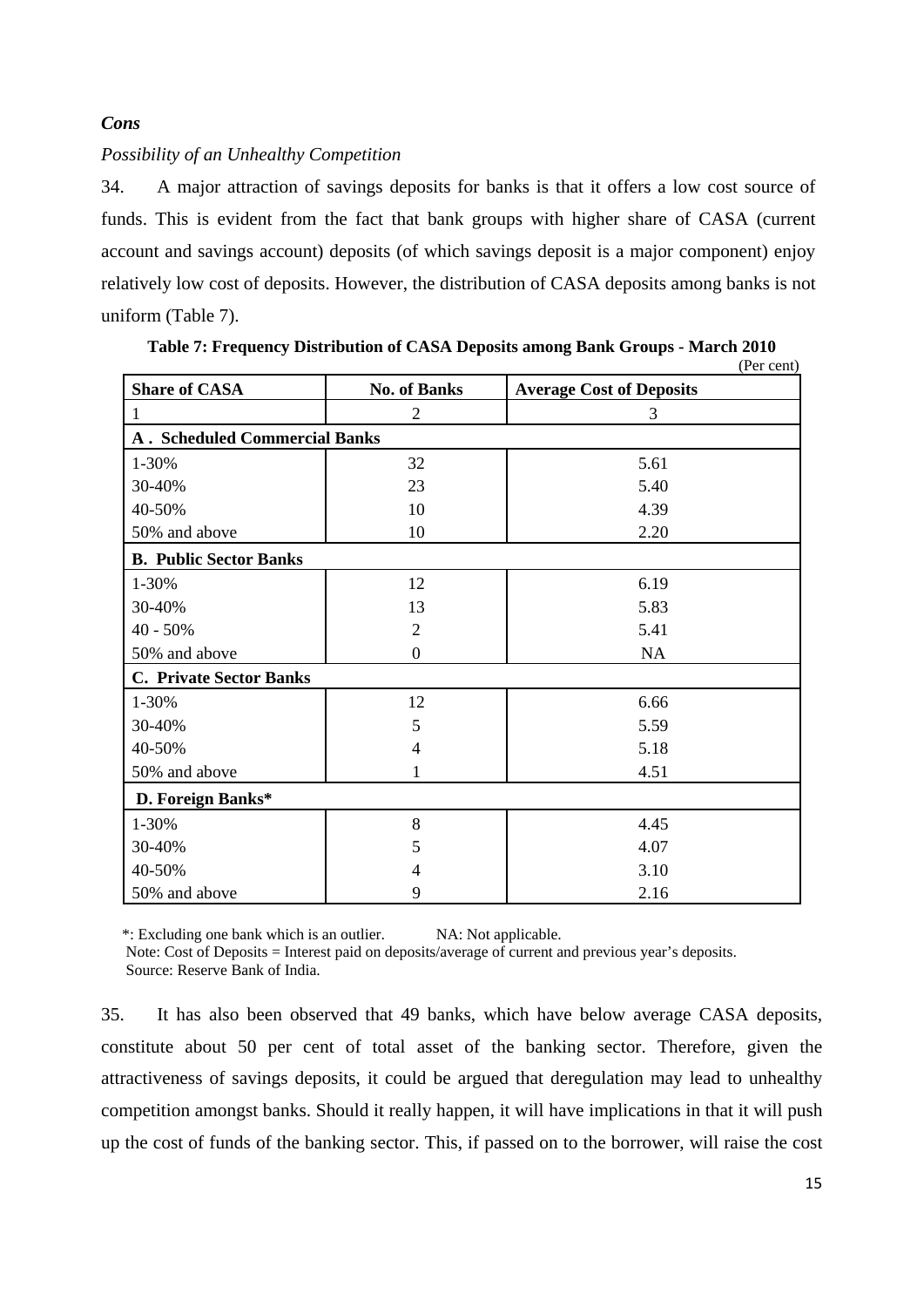of borrowings and if not, it will affect the interest margins and profitability of the banking sector.

# *Risk of Asset Liability Mismatches*

36. One of the issues often raised by banks in the context of deregulation of savings bank interest rate is that in the event of such deregulation, it would result in an asset-liability mismatch. This is because, although savings bank deposits represent short-term savings and withdrawable on demand, a large part of savings deposits is treated as 'core' deposits, which together with term deposits have been used by banks to increase their exposure to long-term loans, including infrastructure loans. This is reflected in the increase in the share of term loans in total loans, barring foreign banks, during the period between 2001 and 2009 (Table 8).

|                                     |                |      |      |      |      |      |      |      | (Per cent) |
|-------------------------------------|----------------|------|------|------|------|------|------|------|------------|
| <b>Bank Group</b>                   | 2001           | 2002 | 2003 | 2004 | 2005 | 2006 | 2007 | 2008 | 2009       |
|                                     | $\overline{2}$ | 3    | 4    | 5    | 6    | 7    | 8    | 9    | 10         |
| I. State Bank of India $\&$         |                |      |      |      |      |      |      |      |            |
| its Associates                      | 32.9           | 35.3 | 39.2 | 45.2 | 52.0 | 53.9 | 54.9 | 55.2 | 52.2       |
| <b>II.</b> Nationalised Banks       | 37.2           | 37.3 | 39.3 | 45.0 | 51.2 | 52.7 | 54.9 | 55.6 | 56.0       |
| III. Private Sector<br><b>Banks</b> | 32.5           | 60.5 | 64.0 | 65.0 | 65.8 | 68.4 | 70.3 | 69.7 | 69.4       |
| IV. Foreign Banks                   | 46.1           | 48.7 | 47.9 | 45.0 | 49.2 | 48.0 | 49.3 | 48.9 | 46.9       |
| V. All Scheduled                    |                |      |      |      |      |      |      |      |            |
| <b>Commercial Banks</b>             | 36.7           | 42.2 | 44.5 | 49.0 | 54.1 | 55.9 | 57.7 | 58.0 | 57.1       |

**Table 8: Share of Term Loans in Total Advances** 

Source: Statistical Tables Relating to Banks in India, RBI, Various Issues.

37. Significantly, during the same period (2001-2009), the share of long-term deposits (more than 3 years) in total term deposits declined almost steadily (Table 9).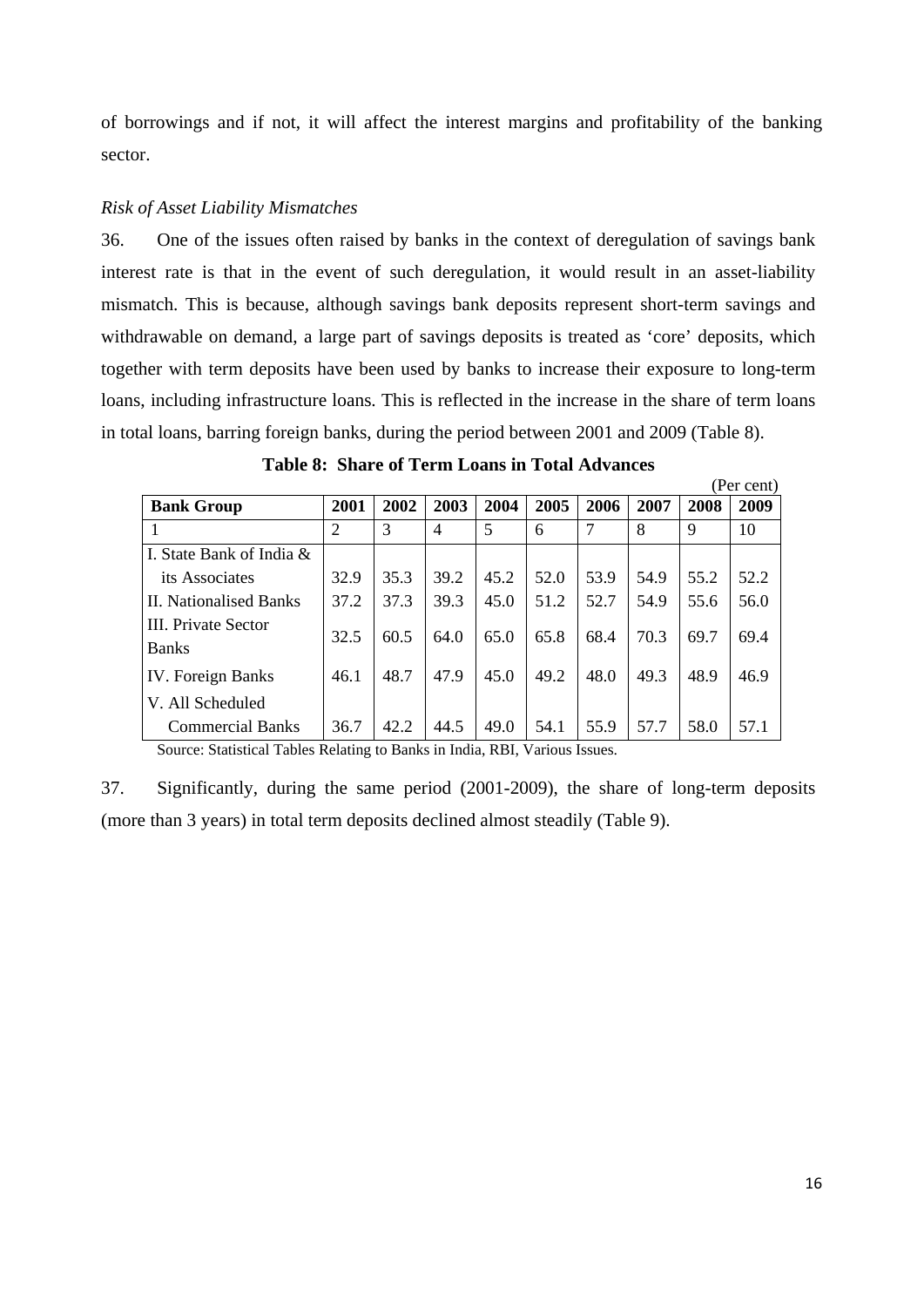|               |                                                                     |                                                                                                | (Per cent)                                     |
|---------------|---------------------------------------------------------------------|------------------------------------------------------------------------------------------------|------------------------------------------------|
| End-<br>March | <b>Savings Bank</b><br><b>Deposits/Aggregate</b><br><b>Deposits</b> | <b>Term Deposits of</b><br>More than 3 years<br><b>Maturity</b> /Total<br><b>Term Deposits</b> | Term Loans/<br><b>Total</b><br><b>Advances</b> |
| 1             | $\mathcal{D}_{\mathcal{L}}$                                         | 3                                                                                              | 4                                              |
|               |                                                                     |                                                                                                |                                                |
| 2001          | 20.0                                                                | 31.7                                                                                           | 36.7                                           |
| 2002          | 20.5                                                                | 28.7                                                                                           | 42.2                                           |
| 2003          | 22.3                                                                | 23.9                                                                                           | 44.5                                           |
| 2004          | 23.7                                                                | 27.8                                                                                           | 49.0                                           |
| 2005          | 24.2                                                                | 26.5                                                                                           | 54.1                                           |
| 2006          | 25.1                                                                | 24.5                                                                                           | 55.9                                           |
| 2007          | 23.4                                                                | 22.6                                                                                           | 57.7                                           |
| 2008          | 22.4                                                                | 23.1                                                                                           | 58.0                                           |
| 2009          | 21.5                                                                | 20.2                                                                                           | 57.1                                           |

| Table 9: Movements in Key Ratios of SCBs |  |
|------------------------------------------|--|
|------------------------------------------|--|

Note: Data in column 3 are inclusive of RRBs.

Source: Statistical Tables Relating to Banks in India, RBI, Various Issues.

38. In particular, public sector banks (which constitute 75 per cent of total assets) with a higher share of CASA deposits have higher exposure to term loans (Table 10).

| <b>Table 10: Frequency Distribution of Public Sector Banks'</b> |
|-----------------------------------------------------------------|
| <b>CASA Deposits and Term Loans</b>                             |

| <b>Share of CASA</b> | No. of | Term Loan/Total Advances (%) |       |  |
|----------------------|--------|------------------------------|-------|--|
|                      | Banks* | Average                      | Range |  |
|                      |        |                              |       |  |
| $20-30$ per cent     |        | 52                           | 44-67 |  |
| $30-40$ per cent     |        | hľ                           | 44-76 |  |
| $40-50$ per cent     |        |                              | 56-72 |  |

\*: Excludes one bank which is an outlier.

Source: Reserve Bank of India.

39. In a scenario when savings deposits are used to finance long-term assets, deregulation of savings bank interest rate, it is argued, would have implications for asset liability management of banks. Any unhealthy competition, arising out of deregulation may have the potential to create asset liability mismatches as some banks with large dependence on savings deposits for financing long-term assets may lose savings deposits to some other banks.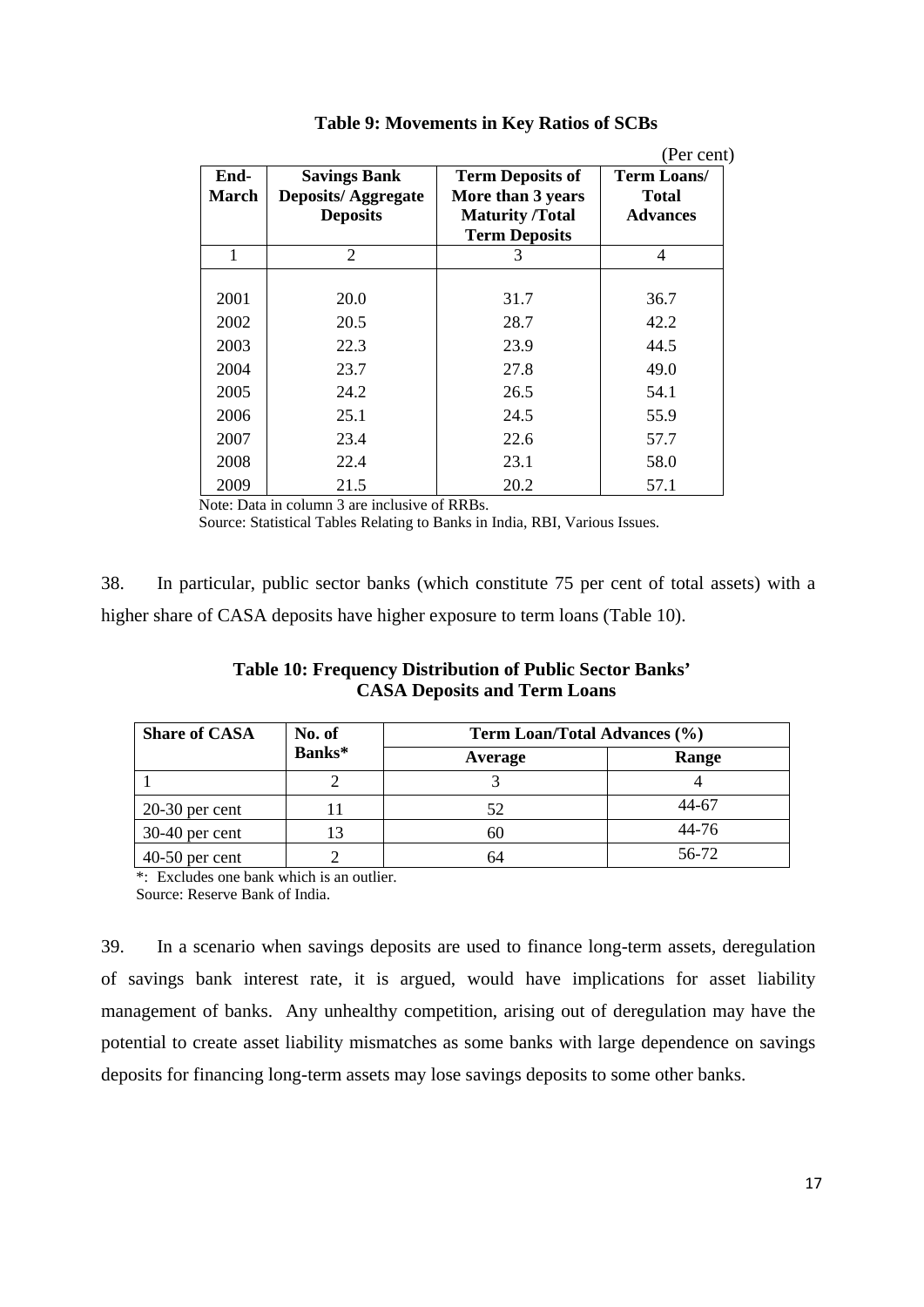# *May Lead to Financial Exclusion*

40. Should unhealthy competition result in increase in interest rate and the overall cost of funds, banks might be discouraged from maintaining savings deposits with small amounts due to the associated high transaction costs. This could particularly be the case with public sector banks, which have a large number of savings accounts and which allows depositors to maintain very low balances. Thus, it is likely that banks either increase the minimum balance to be maintained or reduce the number of transactions permitted free of cost and increase the customer service charges too. This will discourage small savers, especially in rural and semiurban areas from opening savings deposits accounts. The campaign for "No Frills Accounts" could also suffer a setback. In sum, deregulation of savings bank deposit rate might have adverse implications for the process of financial inclusion.

## *Could Adversely Affect Small Savers/Pensioners*

41. Many senior citizens, pensioners, small savers, particularly in rural and semi-urban areas, depend on interest as a source of regular income. In the recent period, interest rate on savings deposits has been lower than that on term deposits and deregulation may push up savings deposits higher, in which case small savers/pensioners would benefit. However, there could be occasions, especially when the liquidity is in surplus, when savings deposit interest rates may decline even below the present level. This will affect the income flow to small savers/pensioners. However, considering the fact that such occasions have been few and far between and on most recent occasions, savings interest rate was lower than short-term deposits, concerns about the impact of deregulation of savings deposits on pensioners/small deposits need not be over-emphasised.

# *Possibility of Introduction of Complex and not so Easily Understood Savings Products*

42. Although deregulation of savings deposit interest rate may lead to product innovation, which, in general, will benefit savers, it is also possible that banks introduce some complex products, which may not be so easily understood by savers. These strategies may result in increase in the mis-selling of savings bank products, which will also result in increase in the number of customer complaints.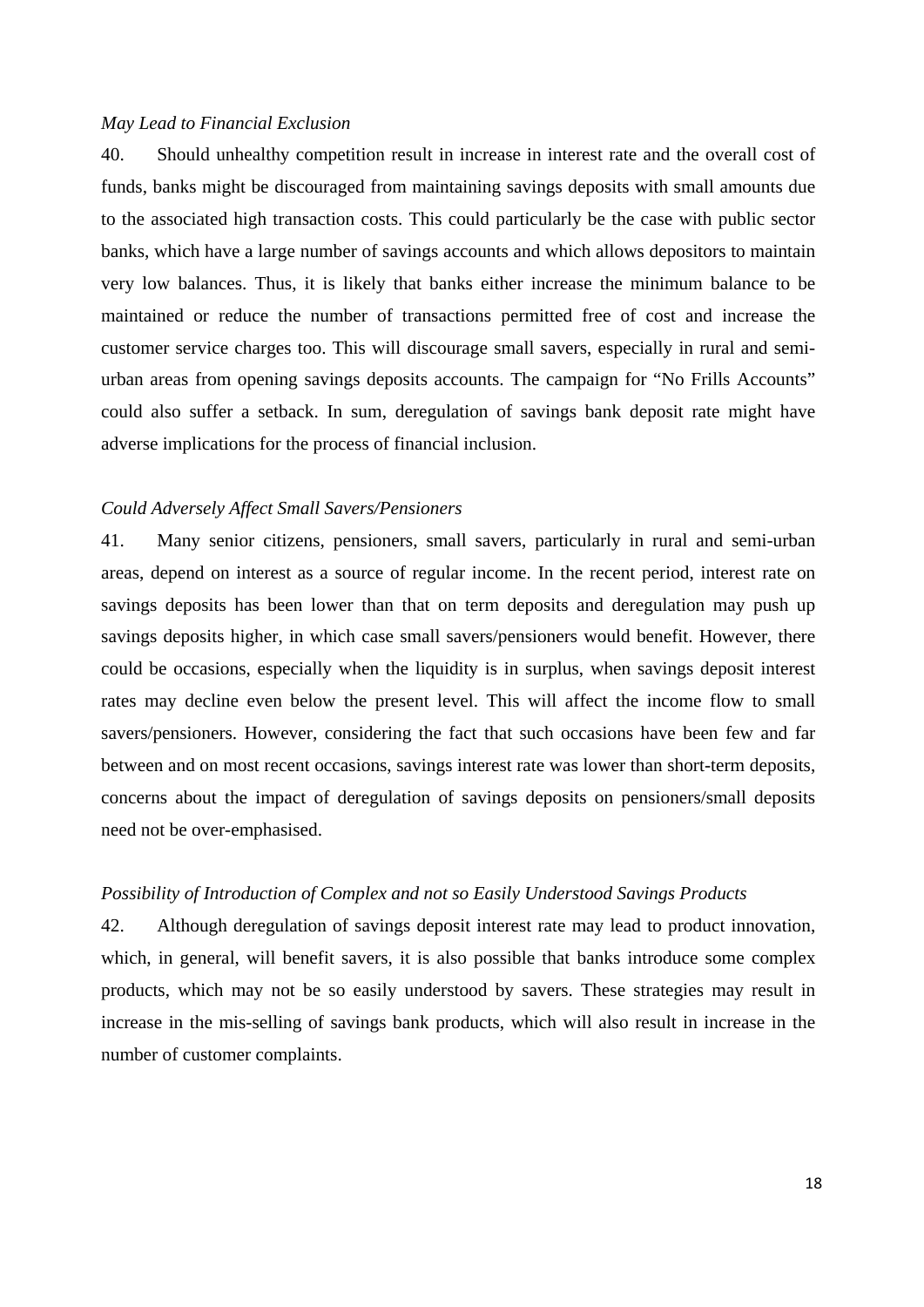#### **Section VI: Analytical Perspective**

43. Two important issues, which, from banks' point of view, need to be considered before deregulating savings deposits interest rate are the possibility of unhealthy competition and assetliability mismatches. This section analyses historical data to ascertain as to how far these apprehensions are justified.

44. The risk of possible unhealthy competition arising out of deregulation of savings deposits interest rate should be no different from the one when interest rate on term deposits were deregulated in 1997. An attempt, therefore, is made to analyse the trends in term deposit interest rates before and after they were deregulated. The evidence of unhealthy competition in interest rates, if any, can be gauged from the spread of interest rates on term deposits over the policy rate. Unhealthy competition among banks should result in widening of spreads. Table 11 sets out data on the contemporaneous and one-year lagged spread between the term deposit interest rate and the relevant policy rate (as transmission of policy action to deposit rates takes place with some lag).

45. As may be seen from Table 11, there is no evidence of any unusual spread in term deposits immediately after interest rates on such deposits were deregulated in 1997. Although the spread tended to widen in a deregulated environment as compared with when interest rates were regulated, this was not unusual as similar or somewhat higher spreads were observed in more recent years. If deregulation of term deposits interest rate did not lead to any unhealthy competition, it is unlikely that deregulation of savings deposit rate will result in any unhealthy competition.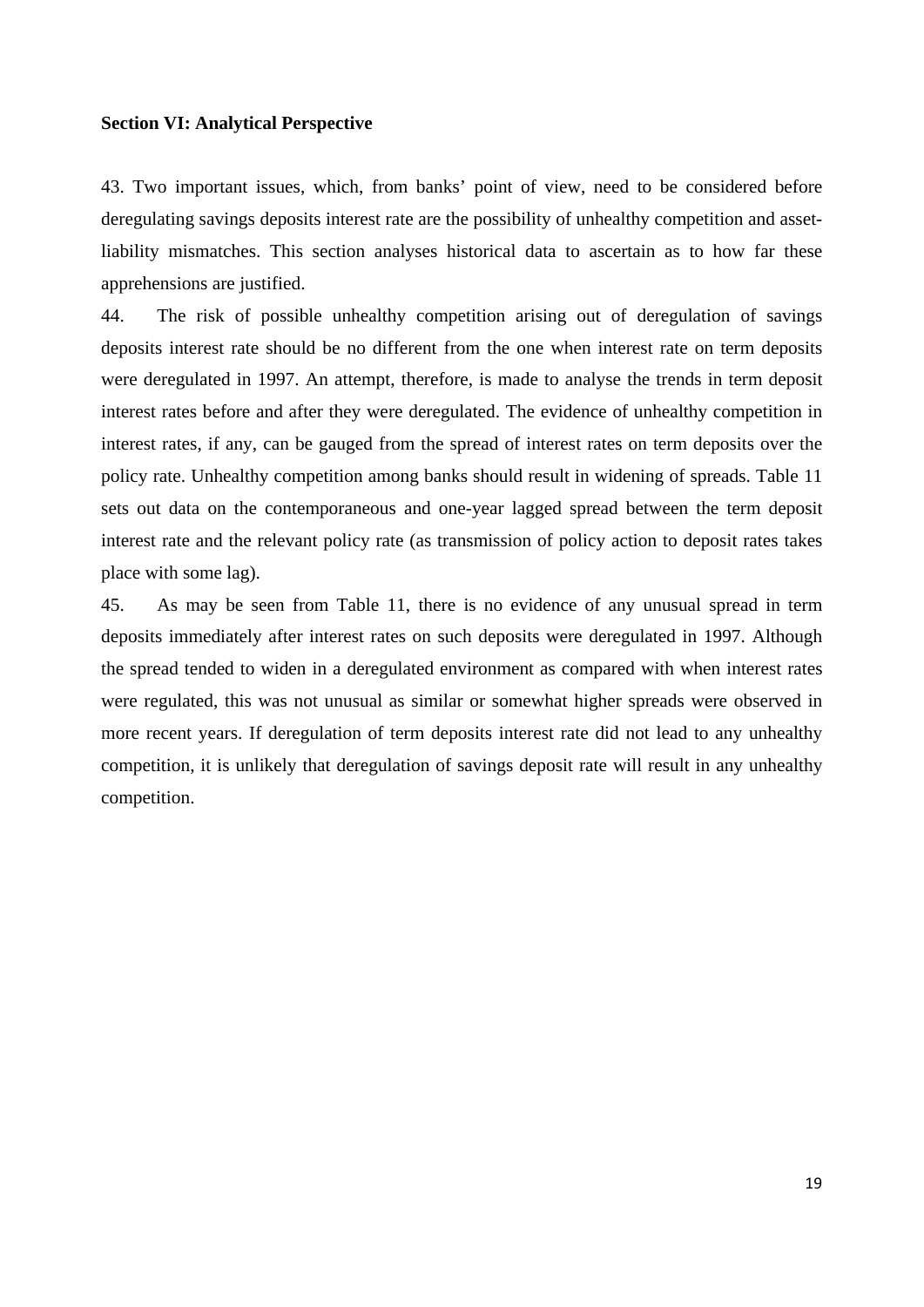| Year         | <b>Range of</b><br><b>Interest Rate on</b> | Average<br><b>Interest Rate</b> | <b>Bank Rate/ Repo</b><br><b>Rate/Reverse</b> | Average<br><b>Spread</b> | (per cent)<br>Average<br><b>Spread</b> |
|--------------|--------------------------------------------|---------------------------------|-----------------------------------------------|--------------------------|----------------------------------------|
|              | term deposits                              |                                 | <b>Repo</b>                                   | $(3-4)$                  | (Lag <sub>1</sub> )<br>year)           |
| $\mathbf{1}$ | $\overline{2}$                             | 3                               | $\overline{4}$                                | 5                        | 6                                      |
| Mar-91       | $9.0 - 11.0$                               | 10.0                            | 10.0                                          | 0.0                      |                                        |
| Mar-92       | 12.0-13.0                                  | 12.5                            | 12.0                                          | 0.5                      | 2.5                                    |
| Mar-93       | 11.0-11.0                                  | 11.0                            | 12.0                                          | $-1.0$                   | $-1.0$                                 |
| Mar-94       | $10.0 - 10.0$                              | 10.0                            | 12.0                                          | $-2.0$                   | $-2.0$                                 |
| Mar-95       | 11.0-11.0                                  | 11.0                            | 12.0                                          | $-1.0$                   | $-1.0$                                 |
| Mar-96       | 12.0-13.0                                  | 12.5                            | 12.0                                          | 0.5                      | 0.5                                    |
| Mar-97       | 11.0-13.0                                  | 12.0                            | 12.0                                          | 0.0                      | 0.0                                    |
| Mar-98       | $10.5 - 12.0$                              | 11.3                            | 10.5                                          | 0.8                      | $-0.7$                                 |
| Mar-99       | 9.0-11.5                                   | 10.3                            | 8.0                                           | 2.3                      | $-0.3$                                 |
| Mar-00       | $8.5 - 10.5$                               | 9.5                             | 8.0                                           | 1.5                      | 1.5                                    |
| $Mar-01$     | $8.5 - 10.0$                               | 9.3                             | 7.0                                           | 2.3                      | 1.3                                    |
| Mar-02       | $7.5 - 8.5$                                | 8.0                             | 6.5                                           | 1.5                      | 1.0                                    |
| Mar-03       | $4.3 - 6.3$                                | 5.3                             | 5.0                                           | 0.3                      | $-1.3$                                 |
| Mar-04       | $4.0 - 5.5$                                | 4.8                             | 4.5                                           | 0.3                      | $-0.3$                                 |
| Mar-05       | $5.3 - 6.3$                                | 5.8                             | 4.75                                          | 1.0                      | 1.3                                    |
| Mar-06       | $6.0 - 7.0$                                | 6.5                             | 5.5                                           | 1.0                      | 1.8                                    |
| Mar-07       | $7.5 - 9.0$                                | 8.3                             | 6.0                                           | 2.3                      | 2.8                                    |
| Mar-08       | $7.5 - 9.0$                                | 8.3                             | 6.0                                           | 2.3                      | 2.3                                    |
| Mar-09       | $7.8 - 8.8$                                | 8.3                             | 5.0                                           | 3.3                      | 2.3                                    |
| $Mar-10$     | $6.0 - 7.5$                                | 6.8                             | 5.0                                           | 1.8                      | 1.8                                    |
| $Mar-11$     | $7.8 - 9.5$                                | 8.6                             | 6.75                                          | 1.9                      | 3.6                                    |

#### **Table 11: Deposit Rate of Major Banks for Term deposits of more than 1 year maturity**

Note: (i) Data on deposit term deposits of more than one year maturity in column 2 relate to five major banks.

(ii) Average interest rate in column 3 refers to the mid-point of interest rates range in column 2.

 (iii) In column 4, the policy rate used is the relevant policy rate at the given time. Bank Rate was used for the period prior to 2003 when it was in active use. For the subsequent period, repo/reverse repo rate was used depending on the prevailing liquidity conditions in the system.

Sources: Weekly Statistical Supplement and Handbook of Statistics on the Indian Economy, RBI, various issues.

46. A deeper analysis of the data also suggests that the fear of asset liability mismatch arising out of deregulation of savings bank deposits interest rate is misplaced. Quite a sizeable part of savings deposits indeed constitutes 'core' deposits. This is recognised in the assetliability management (ALM) guidelines where 90 per cent of savings bank deposits are considered as 'core' savings deposits and is also borne out by the behaviour of actual bankwise data culled out from supervisory returns submitted by banks (Table 12).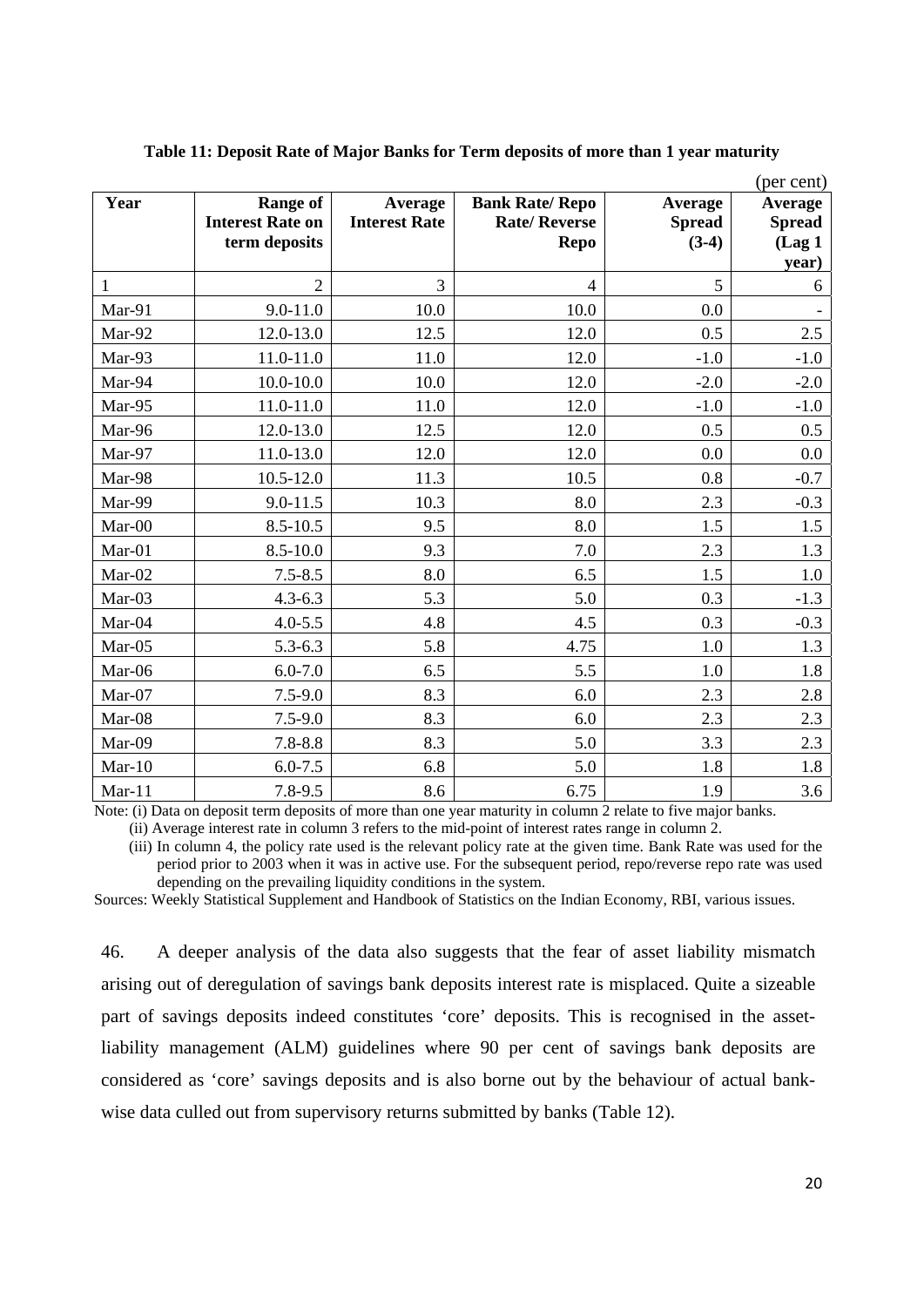| Year | Ratio |
|------|-------|
|      | 2     |
| 2006 | 0.98  |
| 2007 | 0.92  |
| 2008 | 0.93  |
| 2009 | 0.92  |
| 2010 | 0.89  |
| 2011 | 0.92  |

#### **Table 12: Core Component of Savings Deposits\***

\*: The core component of savings deposit relates to scheduled commercial banks and it has been arrived at by taking average monthly minimum balance in a financial year. Data for 2006 and 2011 are based on monthly data for January-March, 2006 and April 2010-January 2011, respectively. Source: Supervisory returns of banks.

47. Now, the issue is whether the 'core' component of savings deposits could undergo a substantial shift if savings bank deposits interest rate are deregulated. A large shift in the 'core' component of savings deposits is possible if there is an unhealthy competition. However, as has been discussed earlier, if deregulation of term deposits interest rate is any guide, the possibility of unhealthy competition arising out of deregulation of savings deposits interest rate is low. Further, the experience of deregulation of interest rates on term deposits also suggests that there was some shift of term deposits from public sector and foreign banks to private sector banks. The average share of term deposits held by public sector banks and foreign banks declined, while that of private sector banks increased. It is, however, significant to note that some shift was also noticed in savings deposits even as interest rate on savings deposits was regulated (Table 13). In this context, it needs to be noted that some shift in favour of private sector banks was also on account of new private sector banks, which in any case could have captured some market share of business of existing banks. Thus, it is difficult to indicate as to how far deregulation of term deposit interest rate resulted in shift of term deposits from public and foreign banks to private sector banks. In any case, the shift in deposits was not significant so as to destabilise the system. Thus, if deregulation of interest rate for term deposits, which constituted more than 60 per cent of deposits, did not have any destabilising impact, deregulation of interest rate for savings deposits, which constitute about 22 per cent of total deposits, may not have a significant adverse impact on the system. Thus, the concern relating to asset liability mismatch may not turn to be as serious as it has been made out to be.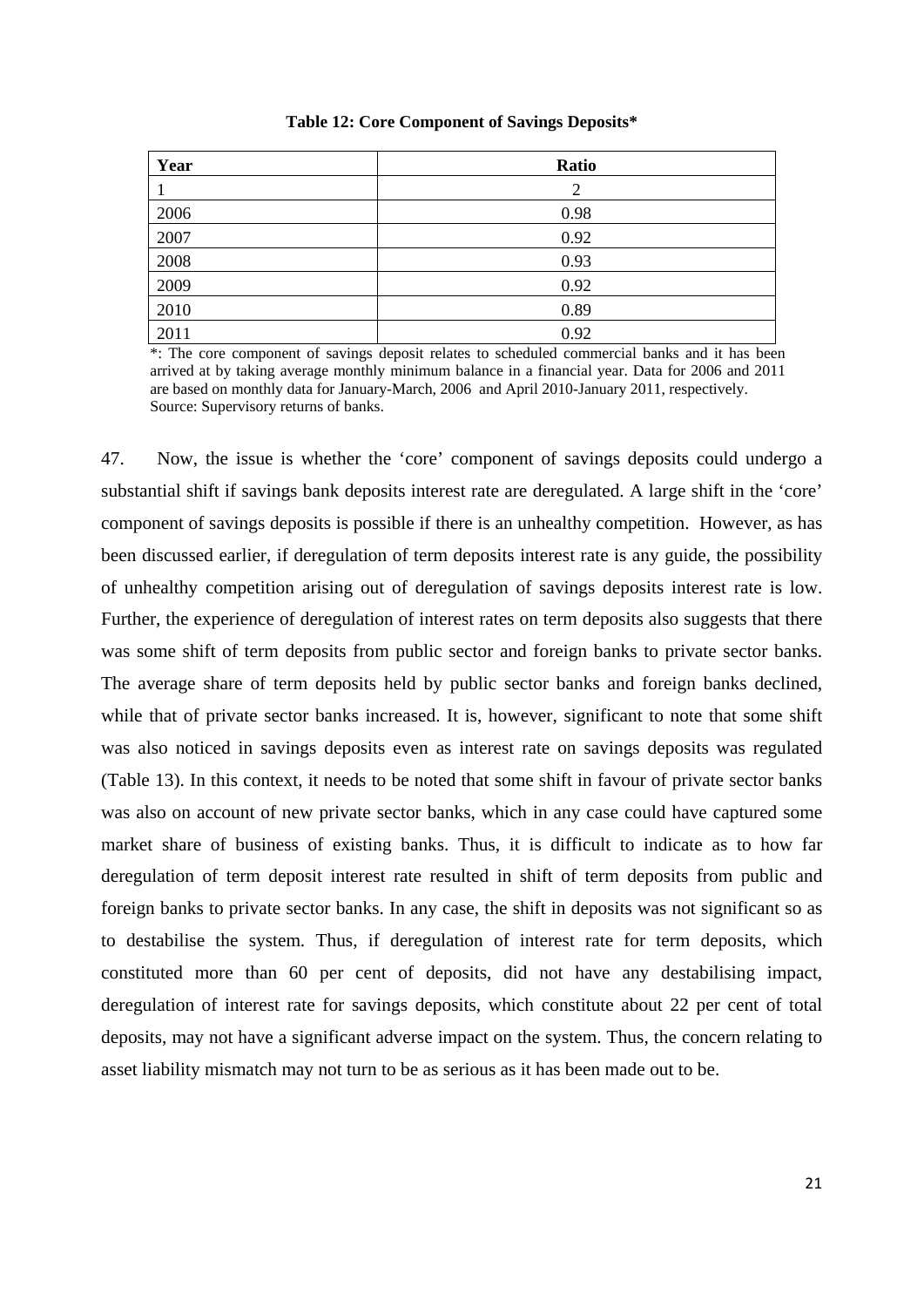|                                     |           | (per cent) |
|-------------------------------------|-----------|------------|
|                                     | 1990-1997 | 1998-2009  |
| <b>Bank Group</b>                   | (Average) | (Average)  |
| 1                                   |           | 3          |
| I. Public Sector Banks              |           |            |
| <b>Share of Current Deposits</b>    | 87.6      | 72.5       |
| <b>Share of Savings Deposits</b>    | 92.8      | 86.6       |
| Share of Term Deposits              | 85.7      | 77.0       |
|                                     |           |            |
| <b>II. Private Sector Banks</b>     |           |            |
| <b>Share of Current Deposits</b>    | 5.5       | 16.6       |
| <b>Share of Savings Deposits</b>    | 4.9       | 10.4       |
| Share of Term Deposits              | 6.6       | 17.7       |
|                                     |           |            |
| <b>III.</b> Foreign Banks           |           |            |
| <b>Share of Current Deposits</b>    | 6.9       | 10.8       |
| <b>Share of Savings Deposits</b>    | 2.3       | 3.0        |
| <b>Share of Term Deposits</b>       | 7.7       | 5.3        |
|                                     |           |            |
| IV. Scheduled Commercial Banks*     |           |            |
| <b>Share of Current Deposits</b>    | 16.5      | 12.3       |
| <b>Share of Savings Deposits</b>    | 21.1      | 22.2       |
| <b>Share of Term Deposits</b>       | 60.9      | 64.5       |
|                                     |           |            |
| Memo:                               |           |            |
| Growth of Term Deposits             |           |            |
| Average                             | 16.6      | 19.1       |
| <b>Standard Deviation</b>           | 2.6       | 5.8        |
|                                     |           |            |
| <b>Growth of Aggregate Deposits</b> |           |            |
| Average                             | 15.9      | 18.4       |
| <b>Standard Deviation</b>           | 3.0       | 3.6        |

**Table 13: Bank Group-wise and Category-wise Share in Aggregate Deposits of Scheduled Commercial Banks** 

\*: Excluding RRBs.

Source: Statistical Tables Relating to Banks in India, RBI, Various Issues.

# **Section VII: Summing Up**

48. The process of deregulation, which began in the early 1990s, was largely completed by 1997. A few categories of interest rates that continued to be regulated were small loans up to  $\bar{z}$  2 lakh and rupee export credit on the lending side, and savings deposit interest rate on the deposit side. The small loans up to  $\bar{\tau}$  2 lakh and rupee export credit were deregulated in July 2010 when the Reserve Bank replaced the benchmark prime lending rate (BPLR) system with the Base Rate system. The only interest rate that continues to be regulated now is the savings deposit interest rate. Deregulation of interest rates in India since the early 1990s has improved the competitive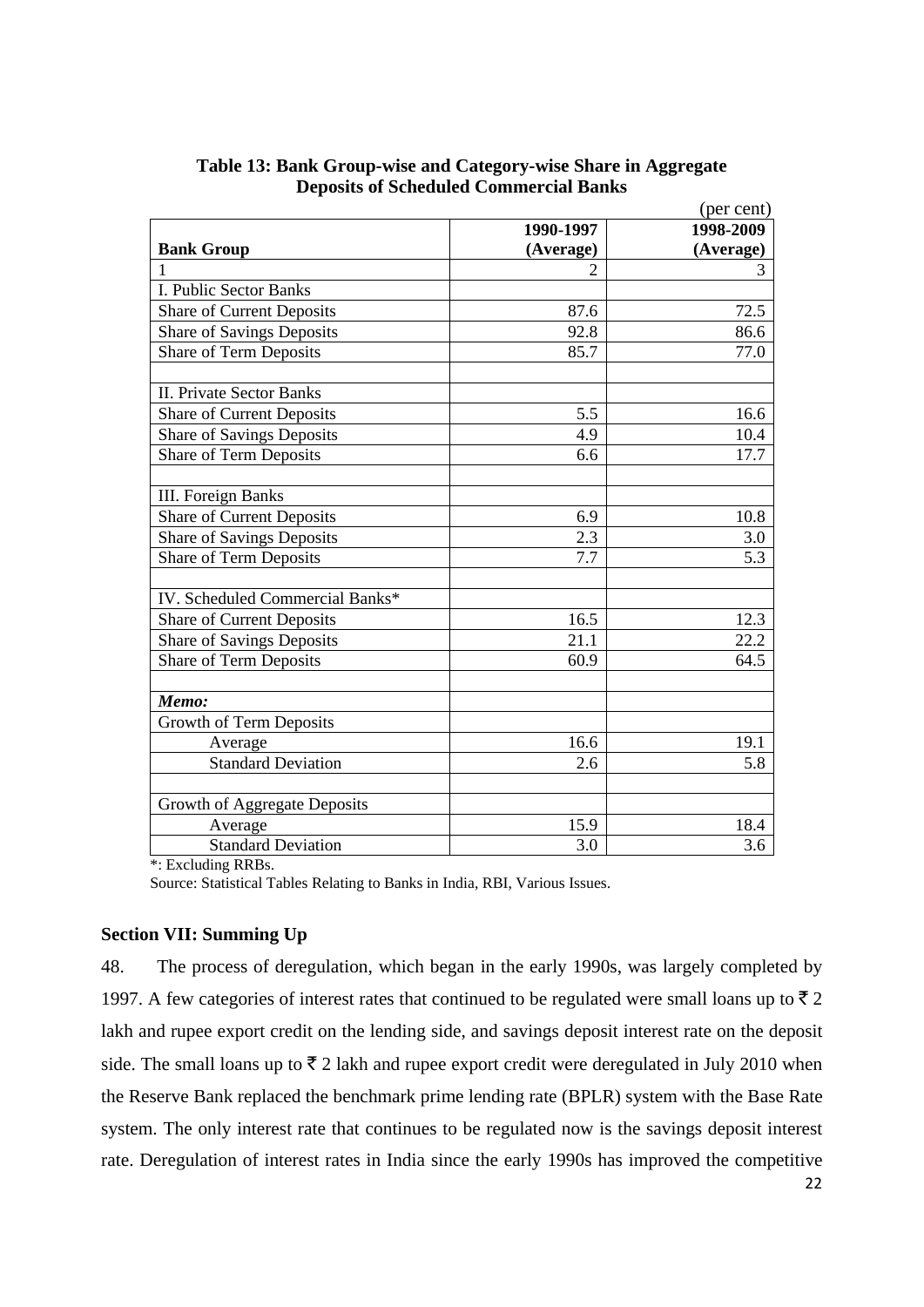environment in the financial system, imparted greater efficiency in resource allocation and strengthened the transmission mechanism of monetary policy.

49. Savings deposit interest rate has not been deregulated for the reason that a large portion of such deposits is held by low income households in rural and semi-urban areas. It is more than 13 years when the deposit interest rates, other than savings deposits, were deregulated. The issue, therefore, is how relevant are these concerns in today's context and what will be the implications if savings deposit interest rate is deregulated.

50. Regulation of savings deposit interest rate has imparted rigidity as savings deposit interest rate has not been changed since March 1, 2003 although other interest rates have moved in either direction. Interest rate paid on savings deposits was lower than those on term deposits of all maturities, other than for term deposits at very short end for a brief period. Thus, it is the saver who has been affected adversely because rate of return on savings deposit has generally been negative and unattractive vis-à-vis short term deposits.

51. The empirical evidence suggests that unlike metropolitan areas, savings deposits in rural, semi-urban and urban areas are responsive to interest rate changes in savings deposits. Therefore, market-based interest rate may be beneficial to savers. Since savings deposit is a hybrid product which combines the features of both current account and term deposit, a market based rate of interest on this product has the potential to attract large savings from low income households. Deregulation will also allow banks to introduce product innovations which could also benefit the depositors. Deregulation will have another major advantage in that it will help improve the monetary transmission. Since savings deposits constitute a significant portion of aggregate deposits, regulation of interest rate on such deposits has impeded the transmission of monetary policy impulses.

52. However, some concerns have also been raised with regard to deregulation of savings deposits interest rate. Savings deposits have been a source of cheap funds for banks. This is reflected in the low cost of deposits in respect of those banks which hold relatively high proportion of CASA deposits (a major portion of which is savings deposits). In addition, banks treat a large portion of savings deposits as 'core' deposits, which has been used to finance longterm assets. However, distribution of savings deposits is skewed among banks with some banks enjoying relatively high share of savings deposits than others. It has also been observed that a large number of banks (accounting for about half of the size of the banking sector) hold CASA deposits lower than the average CASA deposits. In view of this pattern, banks have often raised the concern that deregulation may lead to an unhealthy competition. This, in turn, may result in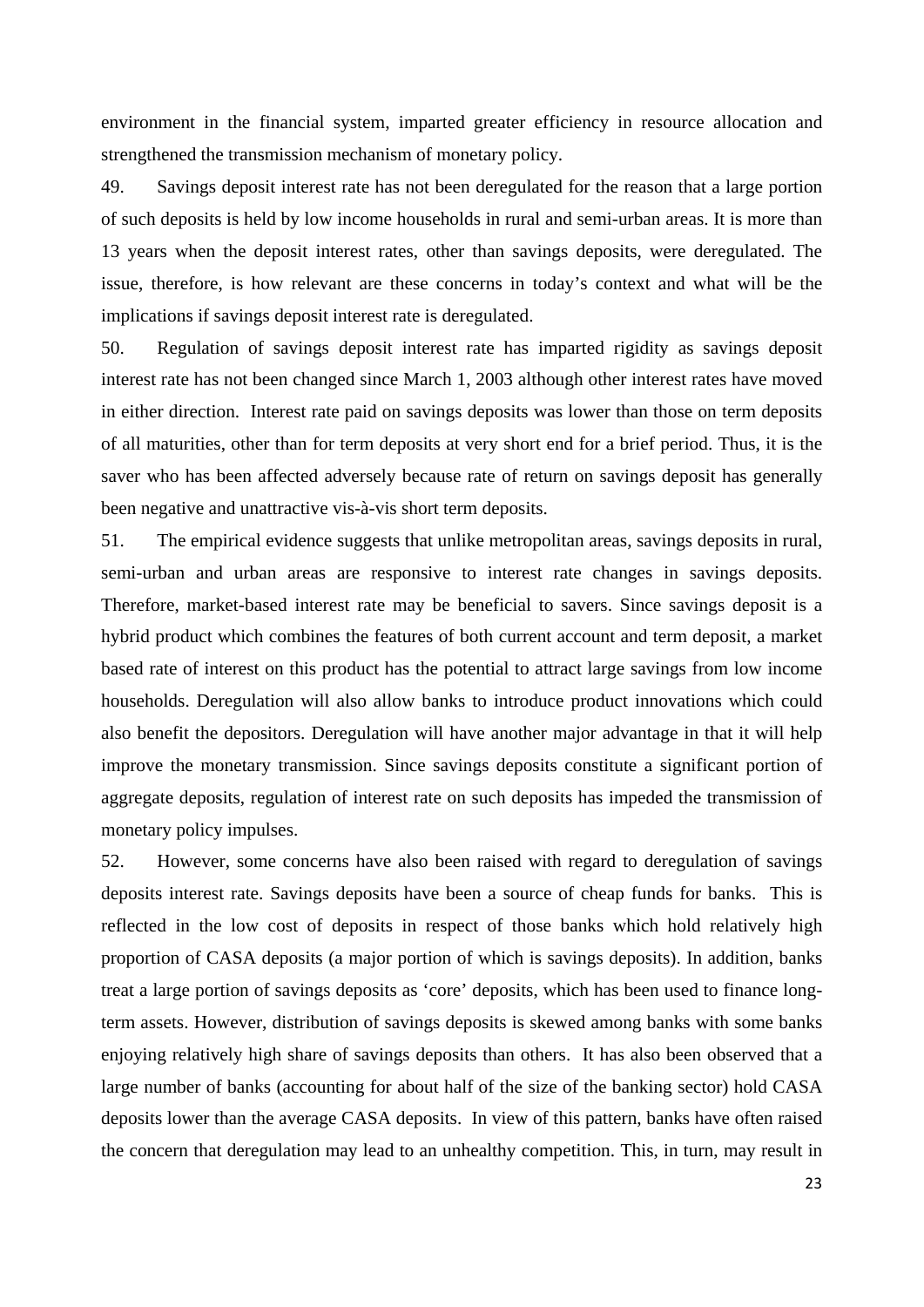large shift of deposits from some banks exposing them to a serious risk of asset-liability mismatch.

53. However, analysis of interest rates on term deposits after they were deregulated did not result in any unhealthy competition amongst banks. Although spreads (the difference between the term deposits interest rate over the relevant policy rate) tended to widen somewhat in a deregulated environment in comparison with when interest rates were regulated, this was not unusual as similar or somewhat higher spreads were observed in recent years. Thus, if deregulation of term deposits did not lead to any unhealthy competition, deregulation of savings deposit rate may also not result in any unhealthy competition.

 54. The experience with deregulation of term deposits interest rate also suggests that deregulation resulted only in a marginal shift of deposits from public sector banks and foreign banks to private sector banks. Thus, if deregulation of term deposits interest rate is any guide, deregulation of savings deposit interest rate may not result in an unhealthy competition and a large shift of deposits from one bank to another, thereby destabilising the system. Further, the Reserve Bank has deregulated the entire asset side and bulk of liability side of banks' balance sheets. In such a scenario, continuing regulation of savings deposit interest rate leads to distortions in the system, which need to be avoided.

55. Concerns have also been expressed with regard to the interests of low income households in a deregulated environment. There is a risk that in a deregulated environment when the cost of maintaining such deposits becomes high, banks may introduce such features as may prevent small depositors from accessing such accounts. While attractive returns may encourage low income households to open such accounts, it may also reduce accessibility of such accounts for small savers if banks impose some restrictions on the operation of such accounts. However, such issues are better addressed by regulatory prescriptions rather than by regulation of interest rates.

56. In sum, deregulation of savings deposit interest rates has both pros and cons. Savings deposit interest rate cannot be regulated for all times to come when all other interest rates have already been deregulated as it creates distortions in the system. International experience suggests that in most of the countries, interest rates on savings bank accounts are set by the commercial banks based on market interest rates. Most countries in Asia experimented with interest rate deregulation to support overall development and growth policies. These resulted in positive real interest rates, which in turn contributed to an increase in financial savings. Deregulation of savings bank deposit interest rate also led to product innovations.